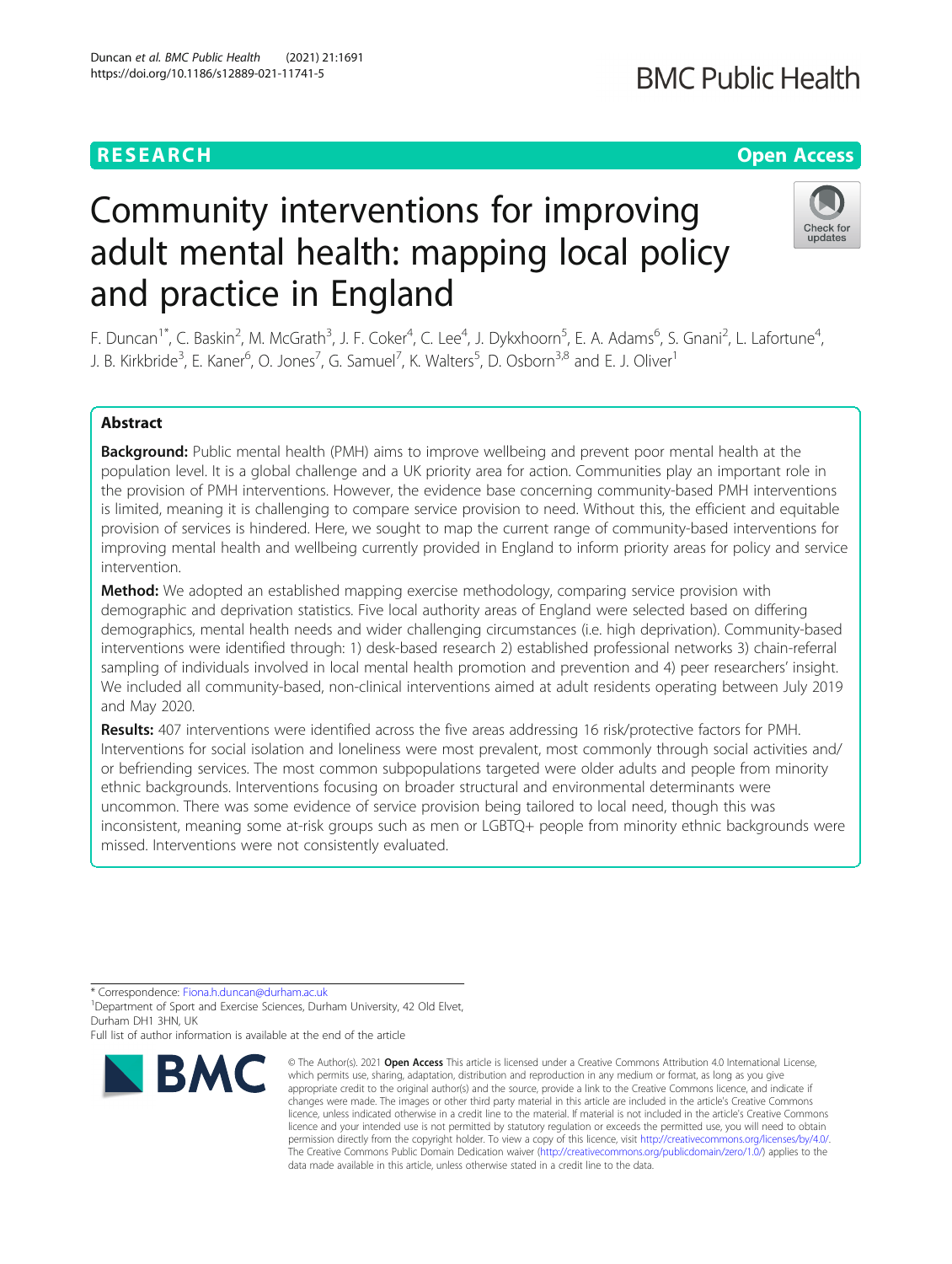**Conclusions:** There was evidence of partial responsiveness to national and local prioritising. Provision was geared mainly towards addressing social and individual determinants of PMH, suggesting more integration is needed to engage wider service providers and policy-makers in PMH strategy and delivery at the community level. The lack of comprehensive evaluation of services to improve PMH needs to be urgently addressed to determine the extent of their effectiveness in communities they serve.

Keywords: Public mental health, Wellbeing, Community interventions, Mapping exercise, Determinants of public mental health, Health policy

# Introduction

Globally, the magnitude of the mental ill health burden is not matched by the size and effectiveness of the response it demands. Each year in England, almost a quarter of all adults experience at least one mental health condition [[1\]](#page-11-0). Poor mental health has a profoundly negative impact on life expectancy [\[2](#page-11-0)] and quality of life [\[3](#page-11-0)], and increases the risk of physical illness [\[4](#page-11-0)–[6\]](#page-12-0). It has also wider societal impacts such as work absence [[7\]](#page-12-0), unemployment  $[8]$  $[8]$ , and homelessness  $[1]$  $[1]$ . Yet, there has been chronic underinvestment in mental health care across the National Health Service (NHS) [[9\]](#page-12-0), as well as in early identification and prevention of mental illness [[10](#page-12-0)–[12](#page-12-0)] and in promoting positive mental health and wellbeing [\[12](#page-12-0)]. The challenge across these areas has been exacerbated by austerity measures imposed in the UK since 2010 [\[10](#page-12-0), [11](#page-12-0)]. There is some evidence that the COVID-19 pandemic has had negative consequences for mental health and well-being in the short-term [[13](#page-12-0)–[15](#page-12-0)] and are likely to be exacerbated by secondary economic and social stressors. It is clear that more effective intervention is needed to support both individual and population level mental health.

Public mental health promotion aims to improve wellbeing and prevent mental ill health at the population level. Currently, in the UK, the approach is through coordinated work with a variety of public, third sector organisations, local communities and individuals [\[1](#page-11-0)]. There are a wide range of risk factors for poor mental health that public mental health approaches seek to address, many of which lie outside the remit of health services. These include economic disadvantage [[1,](#page-11-0) [16](#page-12-0)], debt and financial difficulties [[17](#page-12-0)–[20](#page-12-0)], unemployment [\[8](#page-12-0)], social isolation and loneliness [[8\]](#page-12-0), intimate partner violence [[21\]](#page-12-0), sedentary lifestyles [[22](#page-12-0)–[24\]](#page-12-0), food insecurity [[25,](#page-12-0) [26](#page-12-0)] homelessness  $[27]$  and discrimination  $[8]$  $[8]$ . Many of these factors have been worsened by the COVID-19 pandemic [[28](#page-12-0)–[31](#page-12-0)]. Public mental health approaches also seek to support a range of protective factors for good mental health such as community safety and cohesion and the promotion of physical activity and other health behaviours [[12,](#page-12-0) [32,](#page-12-0) [33\]](#page-12-0).

Community-based interventions that seek to support mental health and wellbeing, although not consistently defined [[34](#page-12-0)–[38](#page-12-0)], include a broad range of non-clinical programmes generally targeting both individuals and the communities in which they live, from individual support and practical assistance, through to mobilising community connections and resources. There is emerging evidence that community-based interventions that tackle the social determinants of mental health and wellbeing have the potential to improve resilience, mental health outcomes, and the psychosocial circumstances of individuals and the wider community [\[1](#page-11-0), [12](#page-12-0)].

However, the current evidence base for effectiveness and cost-effectiveness of community-based interventions is limited [[39](#page-12-0), [40\]](#page-12-0). For example, the wide range of interventions and outcome measures for older adults, confounds a clear understanding of what works [\[41\]](#page-12-0). While some interventions have shown promise for adults of working age, such as workplace-based stress management [[42](#page-12-0)], co-located welfare advice [\[43\]](#page-12-0), group jobskills training, and social prescribing [\[40\]](#page-12-0) there is generally little understanding of the underlying mechanism of effect, limiting efforts to replicate and scale-up successful practices. Interventions are often complex combinations of components, diverse in both form and function [[41\]](#page-12-0). At present, our knowledge of the full range of interventions currently being delivered within local communities is limited, with systematic evidence reviews generally only reporting comprehensively evaluated interventions. Indeed, a recent scoping review [\[44\]](#page-12-0) identified, and excluded due to inadequate evaluation, over 50 community interventions that focused on mental health in ethnic minority adults in the grey literature, highlighting the breadth of available services that are not yet being rigorously evaluated, with opportunities for learning missed.

Given the limited evidence base, it is therefore challenging to compare service provision to need, to identify where public mental health interventions have been comprehensively deployed and where there might be opportunities for enhancement. Without this, the efficient and equitable provision of services, and shared learning around what is effective (or ineffective) and for whom, is hindered. Thus, a better understanding of the types of community-based interventions currently delivered for public mental health is important for policy makers and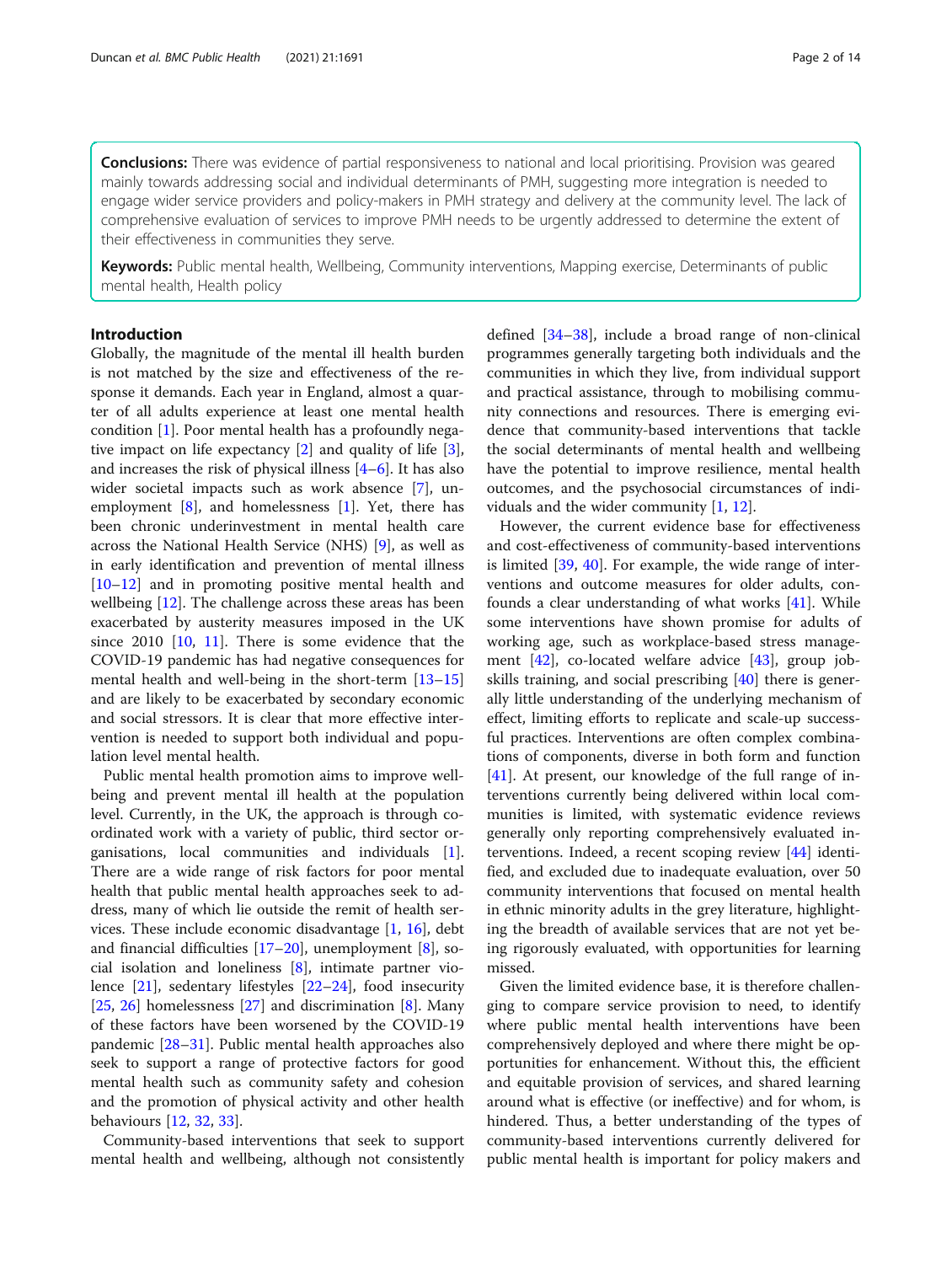commissioners. This would highlight gaps in the current evidence base and promising areas for future research and evaluation. It is important to consider key components, context and sustainability, and how to best develop them, given varied needs and assets across communities. This is especially important since the COVID-19 pandemic as it is anticipated that there will be a greater need for such services in the coming months and years.

In light of this evidence gap, this study aimed to 1) identify the range of community-based interventions for improving mental health and wellbeing currently provided in localities with different sociodemographic characteristics and needs, 2) describe the approach, target population, content and outcomes of each intervention and in doing so, 3) identify priority areas for policy and service intervention by critiquing findings against evidence of need in the localities selected, alongside conceptual models of the determinants of public mental health.

# Methods

We adopted a mapping exercise methodology, employed in other areas of population health, including childhood obesity, drug treatment services, and mental health [[45](#page-12-0)–[47\]](#page-13-0). A detailed protocol for this work has been published [\[48](#page-13-0)]. Mapping involves a structured process to systematically identify and collect information about interventions in a given area. It allows insight into how and whether resources are being used efficiently by mapping the availability of interventions to population need, highlighting who is accessing support, and importantly, who does not have access to valuable community assets. The information collected can inform the planning and commissioning of services, identify gaps in delivery and provisions, interventions that warrant future research and evaluation, and compare provision across localities [\[46](#page-13-0)].

# Inclusion and exclusion criteria

We defined, with stakeholder and peer researcher input, community-based interventions as any non-clinical programme, service or policy that explicitly sought to promote the mental health and wellbeing of residents. We included all community-based interventions aimed at adult residents (16 years and older) that were operating within the boundaries of five study localities during our period of data collection (July 2019 – May 2020). We excluded interventions that provided clinical care for individuals (e.g. pharmaceutical interventions or psychotherapy), as well as those aimed solely at children under 16 years.

# Phase 1: selection of case study localities

We purposively selected five study localities, covering approximately 1,825,000 people, using the following criterion: social deprivation, geographical location, rurality, age, and ethnic composition (Table [1](#page-3-0)). Criteria were not differentially weighted; candidate sites were discussed across the research team including with wider stakeholders. In selecting our final sites, we sought variation and diversity between the localities to ensure that a range of sub-populations, and local authority systems, were represented. This was helpful when considering whether and how approaches to the delivery of public mental health interventions differed depending on the specific sub-population, mental health needs, or the overall demographics of an area. Two study localities – the London Boroughs of Camden and Islington, and Cambridgeshire and Peterborough comprise two and six local authorities respectively but were treated as single study locality as their local government services, including their public health teams, work across local authorities. Characteristics of the case study localities are summarised in terms of population demographics, deprivation-related data (Table [1](#page-3-0)), and mental ill health prevalence (Table [2](#page-4-0)).

Sites were:

Blackburn with Darwen Council is a unitary authority located in Lancashire in North West England.. It consists of the towns of Blackburn and Darwen as well as some villages. 2. Cambridgeshire and Peterborough is a combined authority located in the East of England. 3. London Boroughs of Camden and Islington comprise two distinct local authorities that share a public health team and are located in central London.4. London Borough of Hammersmith and Fulham is a unitary authority located in the West of London. 5. Redcar and Cleveland Borough Council is a unitary authority located within Tees Valley in the North East of England.. It is a coastal borough and consists of a collection of larger and smaller towns.

# Phase 2: data collection and analysis

A data collection template was developed based on the TIDieR (Template for Intervention Description and Replication) Checklist [[58\]](#page-13-0), with some adaptation to increase its applicability to public health interventions ([Add](#page-11-0)[itional file\)](#page-11-0). The template was piloted in two study sites (Redcar and Cleveland, and Camden and Islington) before being refined following discussion within the research team.

The data collection process was standardised to ensure the same degree of engagement with sites irrespective of the quality of pre-existing relationships between local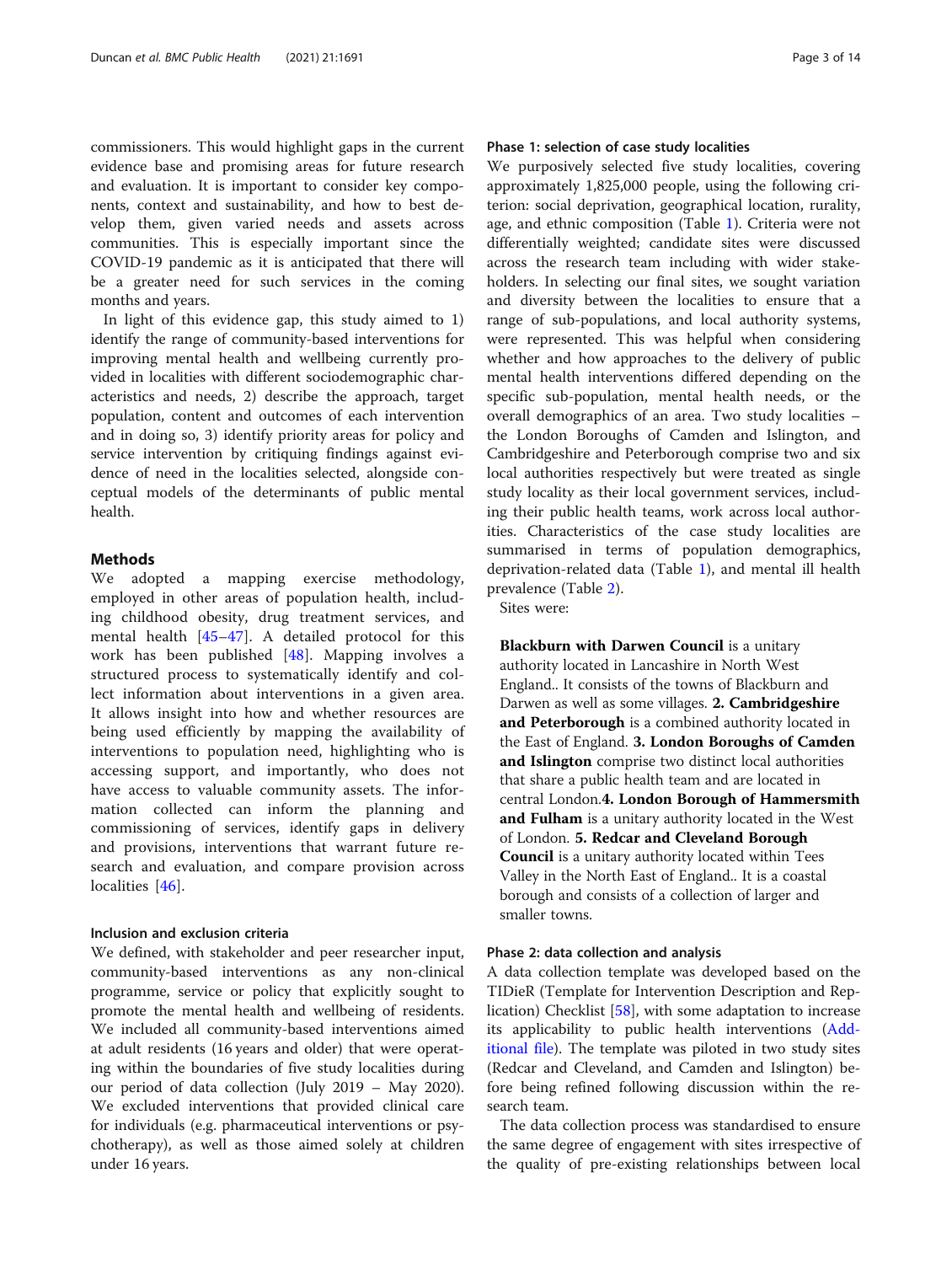| Table 1 Characteristics of selected study localities |                         |                                |                  |                                         |                                               |                                        |                                             |                                                                                                                       |                                                                                                                                                  |
|------------------------------------------------------|-------------------------|--------------------------------|------------------|-----------------------------------------|-----------------------------------------------|----------------------------------------|---------------------------------------------|-----------------------------------------------------------------------------------------------------------------------|--------------------------------------------------------------------------------------------------------------------------------------------------|
|                                                      | Region<br>οf<br>England | Population <sup>a</sup> Median | age <sup>a</sup> | Over<br>65<br>years<br>old <sup>a</sup> | <b>Minority</b><br><b>Ethnic</b> <sup>b</sup> | Non-<br>UK<br><b>Born</b> <sup>c</sup> | Living<br>in<br>rural<br>areas <sup>d</sup> | IMD 2019 $^{\rm e}$ – Extent <sup>9</sup> :<br>Proportion of LSOAs <sup>T</sup><br>in most deprived 30%<br>nationally | $IMD - Rank of Extentb$ :<br>Rank of proportion of<br>LSOAs in most deprived<br>30% nationally<br>$(1 = most deprived; 317 =$<br>least deprived) |
| Blackburn with<br>Darwen                             | North<br>West           | 148,942                        | 36.3             | 14.5%                                   | 30.8%                                         | 15.6%                                  | 4.7%                                        | 0.55                                                                                                                  | 7                                                                                                                                                |
| Cambridgeshire                                       | East                    | 651,482                        | 41.0             | 19.2%                                   | 7.4%                                          | 15.7%                                  | 64.6%                                       |                                                                                                                       |                                                                                                                                                  |
| - Cambridge                                          |                         |                                |                  |                                         |                                               |                                        |                                             | 0.05                                                                                                                  | 202                                                                                                                                              |
| - East<br>Cambridgeshire                             |                         |                                |                  |                                         |                                               |                                        |                                             | 0.00                                                                                                                  | 295                                                                                                                                              |
| - Fenland                                            |                         |                                |                  |                                         |                                               |                                        |                                             | 0.21                                                                                                                  | 96                                                                                                                                               |
| Huntingdonshire                                      |                         |                                |                  |                                         |                                               |                                        |                                             | 0.02                                                                                                                  | 250                                                                                                                                              |
| - South<br>Cambridgeshire                            |                         |                                |                  |                                         |                                               |                                        |                                             | 0.00                                                                                                                  | 288                                                                                                                                              |
| Camden                                               | London                  | 262,226                        | 33.9             | 12.0%                                   | 33.7%                                         | 46.9%                                  | $0.0\%$                                     | 0.14                                                                                                                  | 139                                                                                                                                              |
| Hammersmith and                                      | London                  | 185,426                        | 34.8             | 11.0%                                   | 31.9%                                         | 43.3%                                  | 0.0%                                        | 0.16                                                                                                                  | 124                                                                                                                                              |

# <span id="page-3-0"></span>Table 1

Fulham

Redcar & Cleveland

<sup>a</sup> Office of National Statistics UK mid-year estimates 2018/2019 [\[49](#page-13-0)]<br><sup>b</sup>Office of National Statistics Consus 2011 [50]

<sup>b</sup>Office of National Statistics Census 2011 [\[50](#page-13-0)]

North East

<sup>c</sup>Office of National Statistics Population by country of birth and nationality July 2018 to June 2019 [[51\]](#page-13-0)

<sup>d</sup>Office of National Statistics Census 2011 RUC11\_LAD11\_Env2 [\[52](#page-13-0)]

eDeprivation data from English Indices of Deprivation 2019 [[53](#page-13-0)]. The IoD2019 is comprised of seven distinct domains of deprivation which, when combined and appropriately weighted, form the Index of Multiple Deprivation 2019. Income (22.5%), Employment (22.5%), Health Deprivation and Disability (13.5%), Education, skills and training (13.5%), Crime (9.3%), Barriers to Housing and Services (9.3%), Living Environment (9.3%)

136,718 45.0 22.6% 1.4% 3.0% 32.5% 0.36 43

f LSOAs (Lower-Layer Super Output Area) are standard areas created for the purpose of statistical analysis. There are 32,844 LSOAs in England, with an average population of 1500. Each LSOA in England is ranked from most deprived (rank of 1) to least deprived (rank of 32,844) [\[53](#page-13-0)]

Islington London 239,142 32.1 8.9% 32.0% 33.1% 0.0% 0.27 74 Peterborough East 201,041 36.5 14.9% 16.7% 23.5% 12.3% 0.37 40

England … 55,977,178 39.9 18.4% 14.0% 15.5% 23.6% N/A N/A

 $P_{\text{Extent}}$  – The "extent" measure is a summary of the proportion of the local population that live in areas classified as among the most deprived in the country. The "extent" measure uses a weighted measure of the population in the most deprived 30% of all areas. The population living in the most deprived 10% of LSOAs in England received a "weight" of 1.0. The population living in the most deprived 11 to 30% of LSOAs receive a sliding weight, ranging from 0.95 for those in the most deprived eleventh percentile, to 0.05 for those in the most deprived thirtieth percentile. This provides an indication of the extent of deprivation in each local authority area [[54](#page-13-0)].

h Rank of Extent – Once the "extent" measure has been calculated as described, the local authority areas are ranked from most deprived (a rank of 1) to least deprived (a rank of 317) on this measure producing the "rank of extent" summary measure [\[54](#page-13-0)]

stakeholders and research team members. Each search began with desk-based research. The websites of local authorities, NHS Clinical Commissioning Groups, and relevant third sector organisations were searched for policy documents, annual reports, strategies, and guides signposting local residents to interventions in their area. A standardised list of key informants in each study site were then contacted to provide further information about each intervention, identify any missing interventions, and connect the research team to other relevant organisations in their area. Key informants included: public health practitioners, commissioners, programme managers, local link workers, community navigators, and representatives from voluntary sector organisations. Data collection with key informants involved multiple methods, including telephone and email, face-to-face meetings, an online questionnaire, attending local mental health committees and analysis of any documentation they provided. Importantly, peer researchers either with knowledge of case study sites and/or skills to undertake community research, contributed to data collection and intervention identification. While it cannot be known if all interventions were captured, the researchers continued to search until they had an exhaustive list of programmes identifiable through desk-based research and community contacts.

# Phase 3: developing the coding framework

To allow comparability across sites and between interventions, a coding framework was developed by the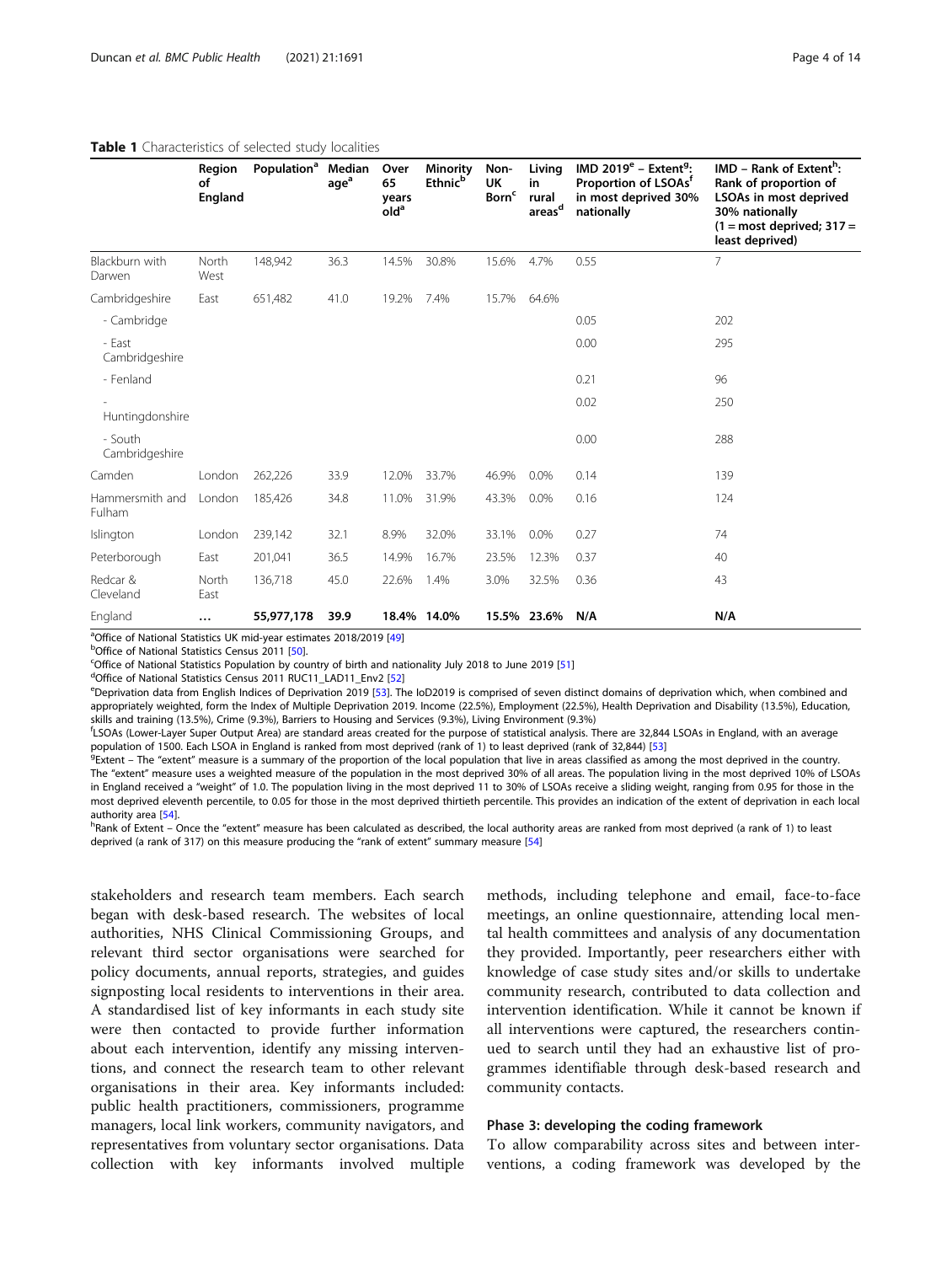|                                  | <b>Deaths</b><br>by<br>suicide<br>$(2017 -$<br>$2019)^a$ | Age-standardised<br>suicide rates per<br>100,000<br>population (2017-<br>$(2019)^a$ | Years of life lost to suicide age-<br>standardised rate 15-74 years per<br>10,000 population (3 year average)<br>(Persons) 2017-2019 <sup>b</sup> | <b>Estimated prevalence of</b><br>common mental<br>disorders: % of<br>population aged 16 and<br>over (2017) <sup>c</sup> | <b>Estimated prevalence of</b><br>common mental<br>disorders: % of<br>population aged 65 and<br>over (2017) <sup>c</sup> |
|----------------------------------|----------------------------------------------------------|-------------------------------------------------------------------------------------|---------------------------------------------------------------------------------------------------------------------------------------------------|--------------------------------------------------------------------------------------------------------------------------|--------------------------------------------------------------------------------------------------------------------------|
| Blackburn with<br>Darwen         | 33                                                       | 8.3                                                                                 | 32.3                                                                                                                                              | 19.9 <sup>d</sup>                                                                                                        | 12.0                                                                                                                     |
| Cambridgeshire                   | 178                                                      | 10.4                                                                                | 33.0                                                                                                                                              | $14.2^e$                                                                                                                 | 8.9                                                                                                                      |
| Camden                           | 69                                                       | 11.3                                                                                | 28.5                                                                                                                                              | 19.4 <sup>d</sup>                                                                                                        | 11.8 <sup>d</sup>                                                                                                        |
| <b>Hammersmith</b><br>and Fulham | 50                                                       | 11.0                                                                                | 30.0                                                                                                                                              | 20.4 <sup>d</sup>                                                                                                        | 12.5 <sup>d</sup>                                                                                                        |
| Islington                        | 54                                                       | 10.4                                                                                | 25.3                                                                                                                                              | 22.7 <sup>d</sup>                                                                                                        | 13.8 <sup>d</sup>                                                                                                        |
| Peterborough                     | 63                                                       | 12.4                                                                                | 39.6                                                                                                                                              | 18.8 <sup>d</sup>                                                                                                        | 11.3                                                                                                                     |
| Redcar &<br>Cleveland            | 47                                                       | 13.5                                                                                | 49.3 <sup>d</sup>                                                                                                                                 | 18.1 <sup>d</sup>                                                                                                        | 11.4                                                                                                                     |
| England                          | 14,788                                                   | 10.1                                                                                | 33.0                                                                                                                                              | 16.9                                                                                                                     | 10.2                                                                                                                     |

# <span id="page-4-0"></span>Table 2 Mental health characteristics of the selected study localities

<sup>a</sup>ONS Suicides in England and Wales by Local authority [\[55\]](#page-13-0).<br>PRublic Hoalth England, Bublic Hoalth Brafiles, Montal Hoalth

<sup>B</sup>Public Health England. Public Health Profiles. Mental Health Dementia and Neurology. Suicide Prevention [[56\]](#page-13-0).

<sup>c</sup>Public Health England. Public Health Profiles. Mental Health Dementia and Neurology. Mental Health and Wellbeing JSNA [\[57\]](#page-13-0)

dSignificantly higher than for England

e Significantly lower than for England

primary data collectors (FD, MM, CB, JC) iteratively to categorise intervention type, risk or protective factors, and target population. In order to ensure consistency across regions, a selection of the same interventions was individually coded by the primary researcher from each area. Discrepancies in coding were then discussed across the research team until consensus was reached. We present summary statistics and a narrative synthesis of results.

Ethical approval for the research was granted by the Department of Sport and Exercise Science Research Ethics Committee at Durham University (Reference: SPORT-2019-06-28 T15:10:42-lxkc61). This study is part of a larger National Institute of Health Research (NIHR) funded programme through the School for Public Health Research (SPHR) and a study protocol has been published [[48](#page-13-0)].

# Results

A total of 407 interventions meeting our inclusion criteria were identified across the five study sites: Camden and Islington ( $n = 65$ ; 15.9%), Hammersmith and Fulham  $(n = 75; 18.4\%)$ , Cambridgeshire and Peterborough  $(n = 15; 18.4\%)$ 106; 26%), Redcar and Cleveland  $(n = 62; 15.2%)$  and Blackburn with Darwen ( $n = 99$ ; 24.3%). Data collection for four of the five localities was completed before the start of the COVID-19 pandemic restrictions in March 2020. Data collection for Cambridgeshire and Peterborough continued until May 2020, however focused entirely on interventions offered prior to the start of the national restrictions.

Table [3](#page-5-0) provides a breakdown of the types of intervention and risk/protective factors by area. Descriptions of the risk/protective factors that the interventions aimed to address and intervention types are provided in Tables [4](#page-6-0) and [5](#page-7-0) respectively.

# Intervention type

Twelve types of intervention were identified (Table [3](#page-5-0)). Across all localities the most common type of intervention was social activities and/or befriending  $(n = 182)$ ; 44.7%); followed by signposting, information referral and advice services (this includes what is often described as "social prescribing") ( $n = 141$ ; 34.6%); peer support and mentoring ( $n = 109$ ; 26.8%); and education, training and workshops to expand skillsets ( $n = 97$ ; 23.8%). The least common types of intervention identified were food security interventions ( $n = 11$ ; 2.7%) and animal and green space interventions ( $n = 8$ ; 2%). The majority of interventions across all five localities consisted of a combination of key interventions (29.7% consisted two, 16.7% three, 10.3% four or more) and therefore were coded as more than one type.

# Risk or protective factor

The identified interventions across all five localities aimed to address 16 risk or protective factors (Table [3](#page-5-0)). We have not distinguished between risk factors and protective factors in the analysis as some of our codes could be considered to be both a risk factor and a protective factor. For example, family relationships can be destructive or supportive and can therefore either protect a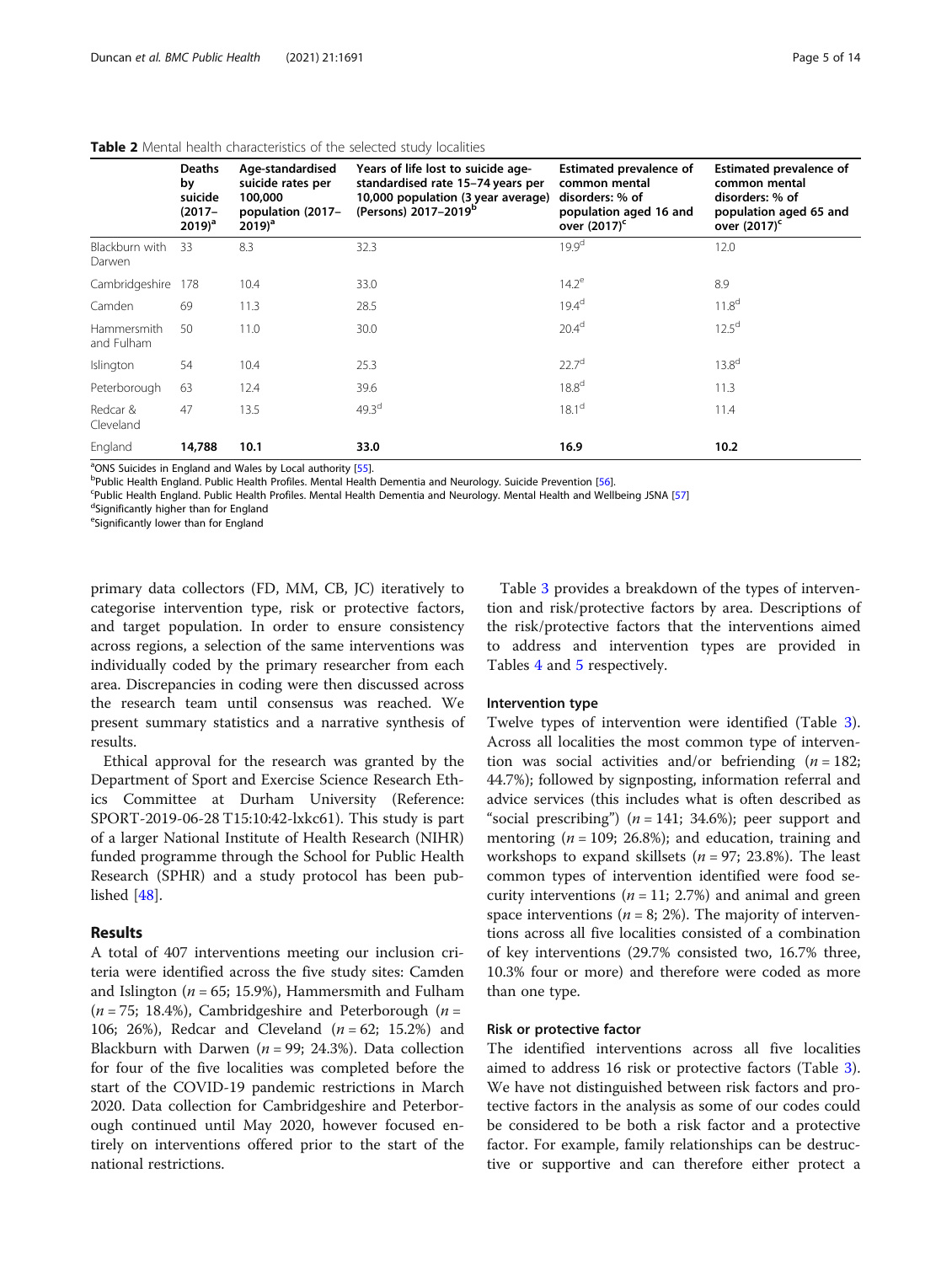# <span id="page-5-0"></span>Table 3 Number of interventions categorized by type and risk/protective factor per selected area

|                                                                                           | Camden<br>and<br>Islington | Hammersmith<br>and Fulham | Cambridgeshire<br>and Peterborough | <b>Redcar and</b><br>Cleveland | <b>Blackburn</b><br>with Darwen | Total            |
|-------------------------------------------------------------------------------------------|----------------------------|---------------------------|------------------------------------|--------------------------------|---------------------------------|------------------|
| <b>Type of Intervention</b>                                                               | $N = 65$<br>$(15.9\%)$     | $N = 75(18.4\%)$          | $N = 106(26.0\%)$                  | $N = 62$<br>$(15.2\%)$         | $N = 99$<br>(24.3%)             | $N =$<br>407     |
| Signposting, information referral, advice services                                        | 36 (55.4%)                 | 28 (37.3)                 | 23 (21.7%)                         | 18 (29%)                       | 36 (36.4%)                      | 141<br>(34.6%)   |
| Advocacy and legal support                                                                | 20 (30.8%)                 | 8 (10.7%)                 | 5 (4.7%)                           | $1(1.6\%)$                     | 3(3%)                           | 37<br>$(9.1\%)$  |
| Education, training and workshops to expand<br>skillsets                                  | 23 (35.4%)                 | 19 (25.3%)                | 19 (17.9%)                         | 18 (29%)                       | 18 (18.2%)                      | 97<br>(23.8%)    |
| Education, training and workshops for mental<br>health awareness, prevention and recovery | 10 (15.4%)                 | 17 (22.7%)                | 7 (6.6%)                           | 12 (19.4%)                     | 27 (27.3%)                      | 73<br>$(17.9\%)$ |
| Promoting physical activity                                                               | 13 (20%)                   | 8 (10.7%)                 | 3(2.8%)                            | $5(8.1\%)$                     | 14 (14.1%)                      | 43<br>$(10.6\%)$ |
| Peer support, mentoring                                                                   | 19 (29.2%)                 | 20 (26.7%)                | 28 (26.4%)                         | 18 (29%)                       | 24 (24.2%)                      | 109<br>(26.8%)   |
| Social activities and befriending                                                         | 32 (49.2%)                 | 33 (44%)                  | 75 (70.8%)                         | 21 (33.9%)                     | 21 (21.2%)                      | 182<br>(44.7%)   |
| Practical help                                                                            | 8 (12.3%)                  | 10 (13.3%)                | 11 (10.4%)                         | $2(3.2\%)$                     | $6(6.1\%)$                      | 37<br>$(9.1\%)$  |
| Food security interventions                                                               | 4 (6.2%)                   | 5 (6.7%)                  | $0(0\%)$                           | 1(1.6%)                        | 1 (1.01%)                       | 11<br>(2.7%)     |
| Policies, strategies, funding and networks                                                | $9(13.8\%)$                | 9 (12%)                   | 7 (6.6%)                           | 8 (12.9%)                      | 19 (19.2%)                      | 52<br>$(12.8\%)$ |
| Animal and green space interventions.                                                     | $1(1.5\%)$                 | 1(1.3%)                   | 4 (3.8%)                           | $1(1.6\%)$                     | $1(1.01\%)$                     | 8<br>$(2.0\%)$   |
| Prevention of further decline in mental illness                                           | 10 (15.4%)                 | 6(8%)                     | 7 (6.6%)                           | $3(4.8\%)$                     | 4 (4.04%)                       | 30<br>$(7.4\%)$  |
| Risk or Protective Factor                                                                 |                            |                           |                                    |                                |                                 |                  |
| Financial stress                                                                          | 23 (35.4%)                 | 19 (25.3%)                | 4 (3.8%)                           | $5(8.1\%)$                     | 9 (9.1%)                        | 60<br>(14.7%)    |
| Job insecurity and unemployment                                                           | $9(13.8\%)$                | 7 (9.3%)                  | 5 (4.7%)                           | 9 (14.5%)                      | 7 (7.1%)                        | 37<br>$(9.1\%)$  |
| Mental health stigma, knowledge and awareness                                             | 12 (18.5%)                 | 13 (17.3%)                | 7 (6.6%)                           | 7 (11.3%)                      | 14 (14.1%)                      | 53<br>(13%)      |
| Stigma, discrimination, marginalisation - Ethnicity<br>and migration status               | 18 (27.7%)                 | 22 (29.3%)                | 4 (3.8%)                           | $0(0\%)$                       | 7 (7.1%)                        | 51<br>(12.5%)    |
| Stigma, discrimination, marginalisation - LGBTQ+                                          | 5(7.7%)                    | 3(4%)                     | $1(0\%)$                           | $0(0\%)$                       | 6 (6.1%)                        | 14<br>(3.4%)     |
| Social isolation and loneliness                                                           | 27 (41.5%)                 | 28 (37.3%)                | 68 (64.2%)                         | 20 (32.3%)                     | 13 (13.1%)                      | 156<br>(38.3%)   |
| Caring responsibilities                                                                   | 5(7.7%)                    | 3(4%)                     | 4 (3.8%)                           | 4(6.5%)                        | 4 (4.04%)                       | 20<br>(4.9%)     |
| Community safety and cohesion                                                             | $9(13.8\%)$                | 10 (13.3%)                | 12 (11.3%)                         | $5(8.1\%)$                     | 7 (7.1%)                        | 43<br>$(10.6\%)$ |
| Food insecurity                                                                           | $3(4.6\%)$                 | 4 (5.3%)                  | $0(0\%)$                           | $2(3.2\%)$                     | $1(1.01\%)$                     | 10<br>$(2.5\%)$  |
| Gender-based violence                                                                     | 8 (12.3%)                  | 12 (16%)                  | $0(0\%)$                           | $1(1.6\%)$                     | 3(3.03%)                        | 24<br>(5.9%)     |
| Access to health and social services                                                      | 7 (10.8%)                  | 19 (25.3%)                | $2(1.9\%)$                         | $1(1.6\%)$                     | 4 (4.04%)                       | 33<br>$(8.1\%)$  |
| Bereavement                                                                               | $3(4.6\%)$                 | 1(1.3%)                   | 5 (4.7%)                           | $2(3.2\%)$                     | $6(6.1\%)$                      | 17<br>(4.2%)     |
| Family relationships and Parenting                                                        | 4 (6.2%)                   | 7 (9.3%)                  | 5 (4.7%)                           | $5(8.1\%)$                     | $5(5.1\%)$                      | 26               |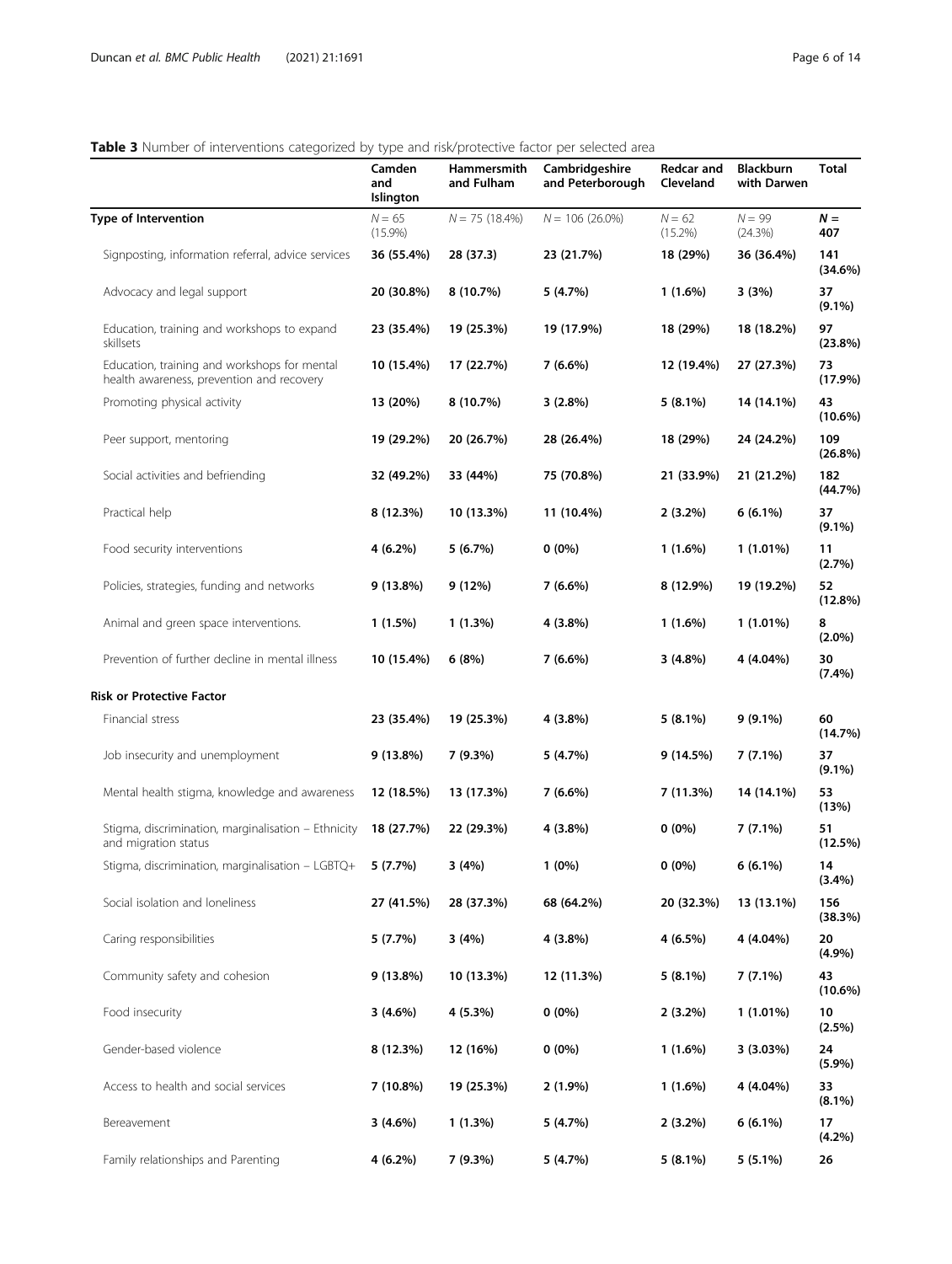# <span id="page-6-0"></span>Table 3 Number of interventions categorized by type and risk/protective factor per selected area (Continued)

|                                                  | Camden<br>and<br>Islington | <b>Hammersmith</b><br>and Fulham | Cambridgeshire<br>and Peterborough | Redcar and<br>Cleveland | <b>Blackburn</b><br>with Darwen | <b>Total</b>     |
|--------------------------------------------------|----------------------------|----------------------------------|------------------------------------|-------------------------|---------------------------------|------------------|
|                                                  |                            |                                  |                                    |                         |                                 | (6.4%)           |
| Physical activity and other health behaviours    | $8(12.3\%)$                | 7(9.3%)                          | $1(0.9\%)$                         | 9(14.5%)                | 18 (18.2%)                      | 43<br>$(10.6\%)$ |
| Mood, confidence and self-esteem                 | $7(10.8\%)$                | $0(0\%)$                         | 14 (13.2%)                         | 13 (21%)                | 15 (15.2%)                      | 49<br>(12%)      |
| All risk factors/Risk factor not specified/Other | $6(9.2\%)$                 | 7(9.3%)                          | 12 (11.3%)                         | 11 (17.7%)              | 14 (14.1%)                      | 50<br>(12.3%)    |

person from poor mental health or contribute to poor mental health. The most common risk/protective factor was social isolation and loneliness  $(n = 156, 38.3\%)$ ; followed by financial stress ( $n = 60$ , 14.7%); mental health stigma, knowledge and awareness  $(n = 53, 13%)$ ; and stigma, discrimination and marginalisation –ethnicity and migration status ( $n = 51$ ; 12.5%). The least common risk/protective factors identified were caring responsibilities  $(n = 20; 4.9\%)$ ; bereavement  $(n = 17;$ 4.2%); stigma, marginalisation, discrimination – LGBTQ+  $(n = 14; 3.4%)$  and food insecurity  $(n = 10;$ 2.5%).

The majority of interventions aimed to address more than one risk factor or protective factor (31.2% aimed to address two risk factors, 10.8% three, 8.6% four or more) and therefore were coded as more than one type.

Table 4 Descriptions of PMH risk factors/protective factors that identified community-centred interventions aimed to address

| Risk factor / protective factor                                                | <b>Description</b>                                                                                                                                                                                                    |  |  |  |  |
|--------------------------------------------------------------------------------|-----------------------------------------------------------------------------------------------------------------------------------------------------------------------------------------------------------------------|--|--|--|--|
| Financial stress                                                               | Psychosocial problems relating to debt, finances, welfare benefits payments, insecure housing, and<br>employment.                                                                                                     |  |  |  |  |
| Job insecurity and unemployment                                                | Programmes for unemployed people or people in insecure job positions to progress toward<br>stable employment.                                                                                                         |  |  |  |  |
| Mental health stigma, knowledge and awareness                                  | Stigma and discrimination experienced by people with mental health problems, limited<br>awareness, skills and knowledge about mental health.                                                                          |  |  |  |  |
| Stigma, Discrimination and Marginalisation -<br>Ethnicity and migration status | Problems specific to minority ethnic groups (e.g. stigma, discrimination, migration-related difficul-<br>ties, language barriers, refugee and immigration status)                                                     |  |  |  |  |
| Stigma, Discrimination and Marginalisation -<br>LGBTQ+                         | Problems specific to LGBTQ+ groups (e.g. stigma, discrimination, limited awareness of trans and<br>non-binary)                                                                                                        |  |  |  |  |
| Social isolation and loneliness                                                | Limited social interactions, feeling alone/unsupported or socially disconnected.                                                                                                                                      |  |  |  |  |
| Caring responsibilities                                                        | Difficulties experienced by people due to their caring role (e.g. burnout, reduced employment<br>opportunities, financial stress)                                                                                     |  |  |  |  |
| Community safety and cohesion                                                  | Experiences and perceptions of crime, violence and safety in their neighbourhood (e.g. gangs,<br>knife crime, anti-social behaviour, hate crimes), efforts to build social cohesion and community<br>engagement.      |  |  |  |  |
| Food insecurity                                                                | Unreliable or insufficient availability of food                                                                                                                                                                       |  |  |  |  |
| Gender-based violence                                                          | Actual or threatened physical, sexual, emotional or financial violence committed against women<br>(e.g. intimate partner violence, sexual harassment and intimidation, female genital mutilation,<br>forced marriage) |  |  |  |  |
| Access to health and social services                                           | Difficulties accessing and navigating the health and social care system, including issues around<br>the availability, cultural acceptability and affordability of services.                                           |  |  |  |  |
| Bereavement                                                                    | Grief, bereavement and traumatic loss following the death of friends or family.                                                                                                                                       |  |  |  |  |
| Family relationships and parenting                                             | Stable and supportive family relationships, divorce and separation, household conflict, problems<br>experienced in pregnancy or during the transition to parenthood, and difficulties providing for<br>your children. |  |  |  |  |
| Physical activity and other health behaviours                                  | The promotion of health behaviours that encourage positive mental health, including increased<br>physical activity and reduced alcohol and drug use.                                                                  |  |  |  |  |
| Mood, confidence and self-esteem                                               | Feeling low in mood, anxious, stressed, depressed, worried, angry and lacking in confidence or<br>self-esteem.                                                                                                        |  |  |  |  |
| All risk factors/Risk factor not specified/Other                               | Interventions which does not aim to target any specific risk factor, where it aims to target all or<br>any risk factor or where the risk factor does not belong in any of the above categories.                       |  |  |  |  |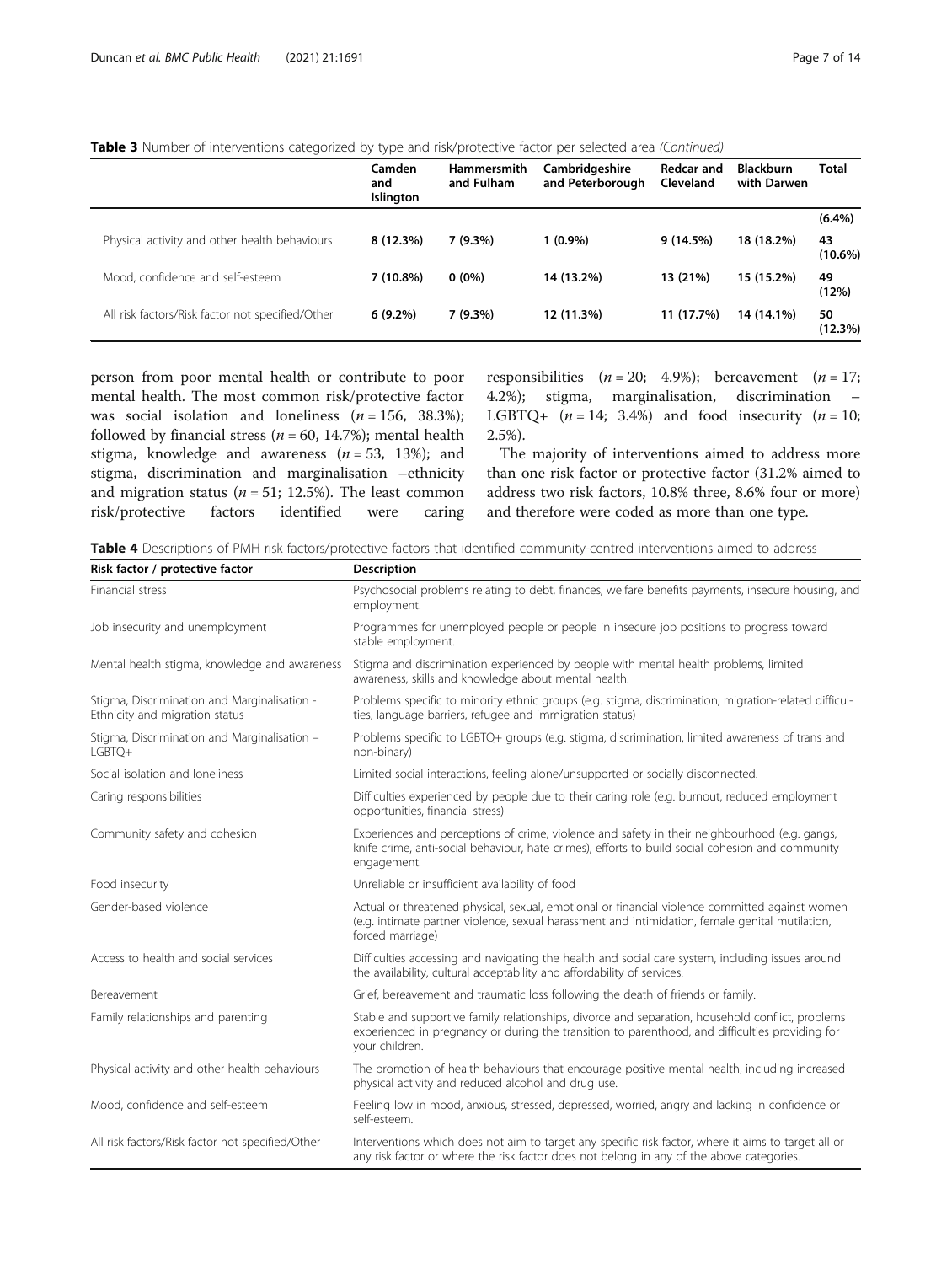| <b>Type of intervention</b>                                                               | <b>Description</b>                                                                                                                                                                                                                                                                                                                                                                                                                              |  |  |  |  |
|-------------------------------------------------------------------------------------------|-------------------------------------------------------------------------------------------------------------------------------------------------------------------------------------------------------------------------------------------------------------------------------------------------------------------------------------------------------------------------------------------------------------------------------------------------|--|--|--|--|
| Signposting, information referral, advice services                                        | Linking residents to non-clinical sources of support, advice and information. This includes<br>what is often described as "social prescribing".                                                                                                                                                                                                                                                                                                 |  |  |  |  |
| Advocacy and legal support                                                                | Active support, advocacy and case management provided to residents.                                                                                                                                                                                                                                                                                                                                                                             |  |  |  |  |
| Education, training and workshops to expand skillsets                                     | Training courses and workshops to develop skills and increase confidence (e.g. job interview<br>training, IT skills development, financial literacy workshops, art courses)                                                                                                                                                                                                                                                                     |  |  |  |  |
| Education, training and workshops for mental health<br>awareness, prevention and recovery | Training courses, workshops and self-help material that aim to prevent suicide, help resi-<br>dents manage stress and anxiety (e.g. stress management courses, relaxation workshops and<br>wellbeing apps, online self-help guides, helplines), maintain good mental health (e.g. The<br>Recovery College'), increase knowledge around mental health (e.g. mental health first aid)<br>and reduce stigma associated with mental illness.        |  |  |  |  |
| Promoting physical activity                                                               | Programmes designed to increase physical activity of residents with the aim of promoting<br>positive mental health (e.g. walking groups, dance classes, yoga)                                                                                                                                                                                                                                                                                   |  |  |  |  |
| Peer support and mentoring                                                                | Help, quidance and reciprocal support offered by peers, volunteers, or other members of<br>the community.                                                                                                                                                                                                                                                                                                                                       |  |  |  |  |
| Social activities and befriending                                                         | Events and groups that aim to connect residents with others in their community to reduce<br>social isolation and build confidence (e.g. community events, sports groups, art classes,<br>befriending services)                                                                                                                                                                                                                                  |  |  |  |  |
| Practical help and assistance                                                             | Practical help designed to improve the quality of life of residents and support independent<br>living. This includes ensuring access to affordable household heating, improving household<br>security and fire safety, conducting falls assessments, assisting with transport, cleaning,<br>picking up prescriptions, groceries and baby supplies, and providing respite for carers and<br>baby banks that provide baby necessities to parents. |  |  |  |  |
| Food security interventions                                                               | Programmes that promote wellbeing by providing meals, groceries, practical skills and<br>support to those experiencing food insecurity.                                                                                                                                                                                                                                                                                                         |  |  |  |  |
| Policies, strategies, funding and networks                                                | Initiatives that aim to encourage collaboration and joint working, promote the mental<br>health and wellbeing "agenda", provide small grants, build organisational and community<br>capacity (including supporting community groups and training volunteers), reduce<br>fragmented referral care pathways or improve the delivery and implementation<br>programmes.                                                                             |  |  |  |  |
| Animal and green space interventions                                                      | Programmes designed to promote positive mental health through increased access to<br>calming spaces for residents (e.g. greenspace initiatives, quiet rooms, animal farms).                                                                                                                                                                                                                                                                     |  |  |  |  |
| Prevention of further decline in mental illness                                           | Interventions which aim to prevent decline of those who already have poor mental health                                                                                                                                                                                                                                                                                                                                                         |  |  |  |  |

<span id="page-7-0"></span>Table 5 Descriptions of the types of PMH community-centred interventions identified in mapping exercise

# Target population

The largest number of interventions were designed to support all residents within their respective localities  $(n = 167)$ . The most common types of targeted populations were: older adults ( $n = 78$ ), people from minority ethnic backgrounds ( $n = 52$ ), women ( $n = 33$ ), men ( $n =$ 27), carers ( $n = 21$ ), and LGBTQ+ people ( $n = 13$ ).

Very few interventions specifically supported marginalised groups at the intersection of ethnicity, gender and/ or sexual orientation. The most commonly supported subgroup were minority ethnic women  $(n = 13)$ . Few interventions supported minority ethnic men  $(n = 1)$  and LGBTQ+ people of minority ethnic background ( $n = 2$ ) across all five localities.

# Priority areas for policy and service intervention – comparison of availability of PMH interventions with local need

All five localities contained LSOAs which were ranked in the 30% most deprived in England. As these rankings are constructed according to a range of indices of deprivation including income; employment; education, skills and training; health and disability; crime; barriers to housing and services; living environment deprivation, this suggests that residents in these localities may be exposed to a variety of drivers of poor mental health. It was clear from the mapping exercise that across all five localities some of these drivers featured in the service response e.g. through delivery of financial stress, job insecurity and unemployment and education, skills and training interventions services. However, services addressing other aspects of deprivation strongly associated with PMH, especially the delivery of housing services, did not feature (strongly) in the mapping.

There were a few notable differences in provision between localities. A larger proportion of residents in Cambridgeshire are over the age of 65 compared to the national average. Cambridgeshire also has a large rural population. This corresponds to a seemingly strong focus on interventions that aim to address social isolation and loneliness with social activities and/or befriending. The mapping of Cambridgeshire and Peterborough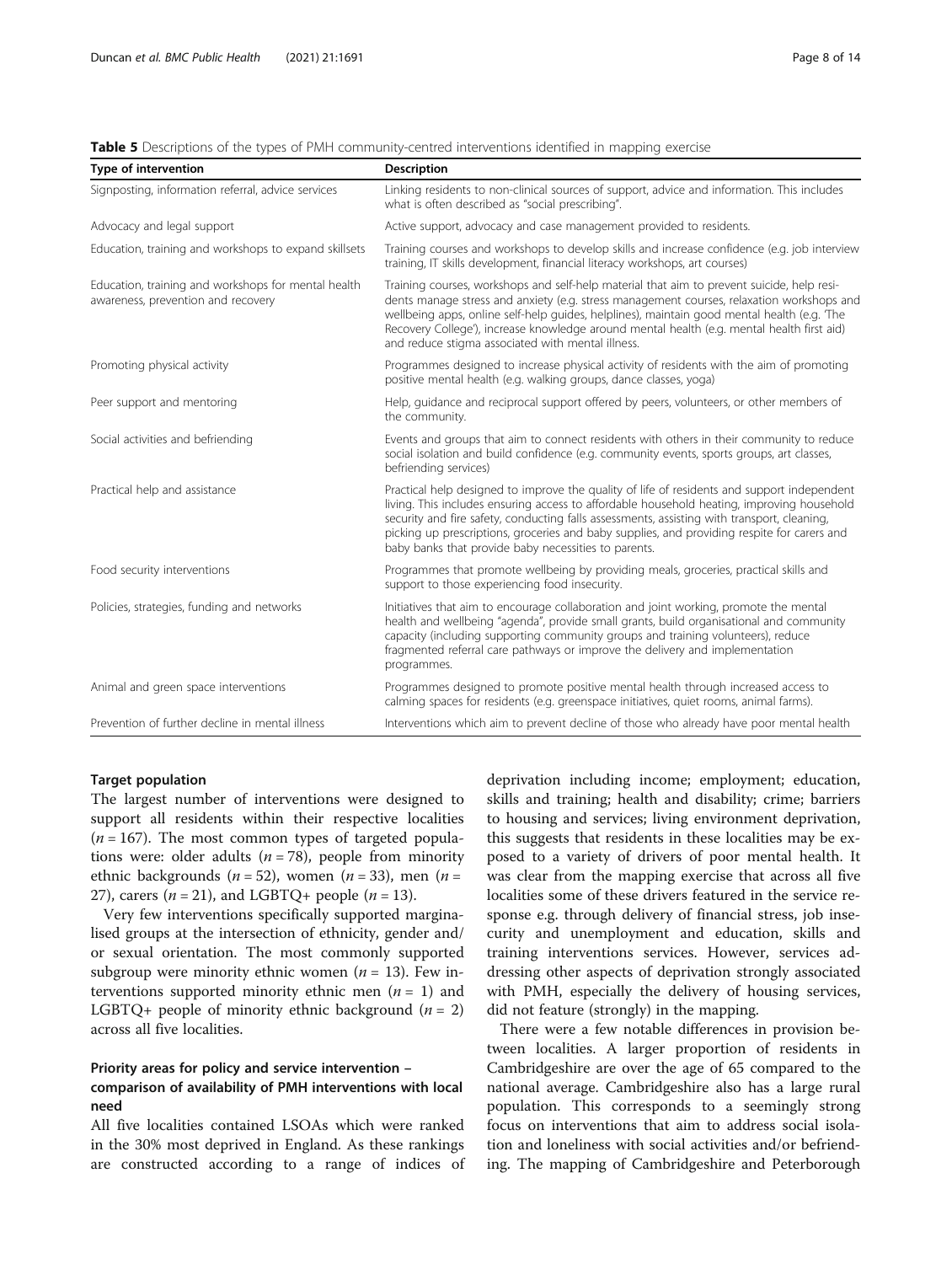indicated a paucity of interventions for financial stress, gender-based violence, physical activity and other health behaviours, mental health stigma, knowledge and awareness and LGBTQ discrimination in this area. Lastly, Peterborough, Fenland district in Cambridgeshire and Redcar and Cleveland have higher suicide rates than the national average. We found a large number of interventions that aimed to address mood, self-confidence and self-esteem in Cambridgeshire and Peterborough and interventions that supported men as part of a suicide prevention strategy in Redcar and Cleveland.

## Delivery, funding and evaluation

The interventions were delivered, either independently or in partnership, by local authorities, NHS Clinical commissioning groups, third sector organisations and community groups. Stakeholders indicated that many of the interventions had not been comprehensively evaluated, potentially due to the short length of time they had been running or lack of funding for this purpose. This means we were not able to collect data on intervention outcomes, effectiveness or who and how many people the interventions reached. We were also unable to consistently obtain information on cost, funding history and financial sustainability of interventions. Several providers indicated uncertainty regarding whether their interventions would be funded in the long term or even beyond the current financial year.

# **Discussion**

This mapping exercise confirmed that a wide range of community-based interventions targeting improved public mental health are currently being delivered across England, showing some evidence of being tailored to key drivers of PMH locally. Assessing this was challenging, and determining effectiveness was not possible, given we were unable to consistently collect information of an evaluative nature, including: measurement of outcomes; costs; funding; participant numbers; and how long interventions had been running. Across localities there was strongest provision for social isolation and loneliness, most commonly through social activities and/or befriending services, yet broader interventions focusing on wider structural determinants are uncommon. There appeared to be some tailoring of services according to the relative size of population sub-groups.

# Determinants of public mental health: do the services available respond to drivers of PMH?

When compared with our conceptual work exploring the determinants of both poor and positive public mental health across the life course [[59\]](#page-13-0) this mapping exercise suggests that provision of public mental health interventions is currently limited to addressing a small number of these determinants. Across the five localities, the provision of services focused on addressing only a small number of the risk and protective factors, principally, the individual and their social environment. We found very few interventions focused on other broader determinants of mental health and wellbeing, including issues surrounding housing, retirement, and family circumstances. We did not identify interventions aimed at structural and environmental determinants, such as air and water quality, population density, walkability of local environment and urban decay, economic recession, climate change, natural disasters, media and advertising, the welfare system and political structures.

One explanation for the disparity between PMH determinants and service provision is that some risk or protective factors may be considered by local authorities and third sector organisations to be more important than others, therefore there may not be a requirement to have specific interventions or strategies targeting every determinant. For example, if communities can simultaneously tackle social isolation, loneliness and financial stress, then this may create a solid foundation for individuals to build resilience to other problems. Evidence suggests that social support may moderate environmental vulnerabilities and confer resilience to stress [\[60,](#page-13-0) [61](#page-13-0)]. However, the evidence base is insufficient to support a hierarchical approach to tackling risk and protective factors. Furthermore, there is likely to be coalescence, for instance, between loneliness and other aspects of deprivation.

The high number of services captured offering social activities and/or befriending may reflect the recent growth and prominence of social isolation and loneliness in UK government campaigns and high profile third sector organisations making it a priority for decisionmakers (e.g., Let's Talk Loneliness Campaign; Campaign to End Loneliness; Co-op Loneliness Campaign; Country Living Loneliness Campaign; Age UK campaigns). For example, the England pilot region for the Campaign to End Loneliness was Cambridgeshire and Peterborough where the highest number of social isolation and loneliness interventions were identified in the mapping exercise. This suggests that the risk factors/protective factors and subpopulations 'targeted' by these interventions may reflect political will and council priorities [[62\]](#page-13-0). It is also plausible that social activities and befriending services were so common across all five localities because of their ease of provision and relatively low cost of delivery compared to more complex and expensive interventions that require a skilled workforce such as advice services, advocacy and legal support or education and training interventions.

We consider it likely that this study did not map interventions aimed at structural and environmental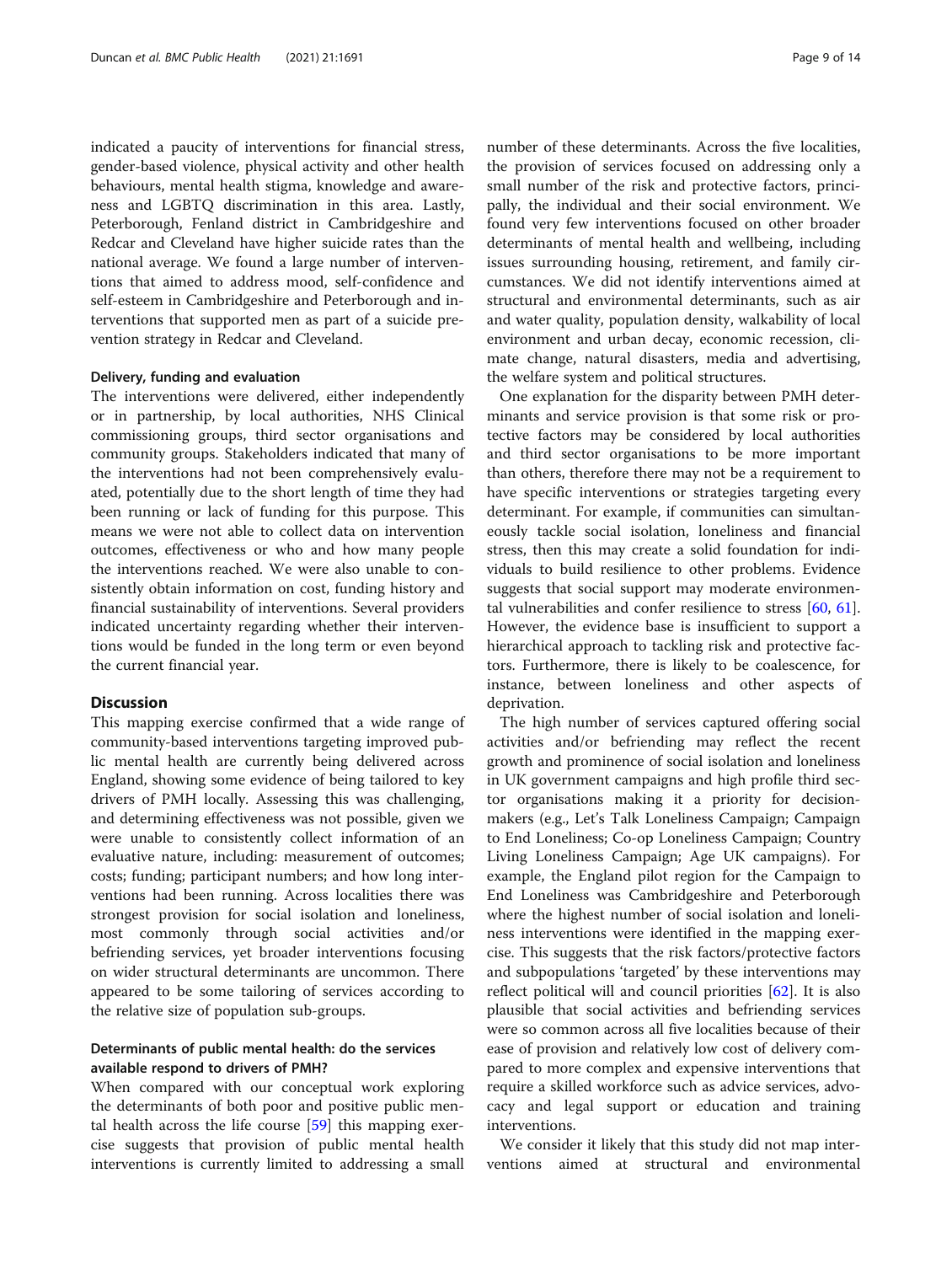determinants because they did not explicitly state that they targeted mental health outcomes. This may indicate that providers of these broader services do not view themselves as playing a PMH role and/or are not involved with strategic discussions around PMH. It is also possible that we did not find evidence of these determinants of PMH being addressed at the community level because local authorities and third sector organisations do not currently have the resources, authority, influence, or power that is required to deliver such services. If this is the case, then consideration should be given to expanding the scope and abilities of community-led responses as evidence suggests that community approaches play an important role in increasing people's self-efficacy, confidence, helping them to develop a sense of control over their own lives, reducing health inequalities, improving health outcomes and increasing resident's sense of wellbeing [[63](#page-13-0), [64](#page-13-0)]. Therefore, there may be benefits to developing community-based interventions to tackle as many determinants of PMH as possible. If drivers associated with structural and environmental determinants are deemed important to address at the community level, then greater integration of policy and practice may be required, and reflected in engagement of a wider range of stakeholders from strategy to delivery and receipt of support.

# Universal and targeted interventions: gaps in provision of targeted interventions

The mapping exercise identified universal interventions that are open to all residents, as well as interventions targeted at specific groups in the community. For optimal improvements in PMH it is important to find the right balance between these two approaches [\[65](#page-13-0)]. Universal interventions have the advantages of being less stigmatising, less vulnerable to funding cuts and potentially easier to deliver than targeted interventions. However, they lack focus on the individualised needs of highrisk groups. Targeted interventions on the other hand can be tailored to the precise needs of vulnerable groups, which means fewer resources deployed on people who are unlikely to develop poor mental health [[65\]](#page-13-0) and therefore avoid further enabling advantage and increasing inequalities.

We found that the highest proportion of targeted interventions were for older adults. These interventions predominantly aimed to tackle social isolation and loneliness, especially in the more rural areas of Redcar and Cleveland and Cambridgeshire. We know that older adults and people living in rural areas have an increased risk of experiencing social isolation and loneliness [\[66](#page-13-0)]. However, we also know that older adults have needs other than social isolation and loneliness such as financial stress [\[67](#page-13-0)], physical activity for wellbeing [\[68\]](#page-13-0) and

bereavement [\[69](#page-13-0)]. Whilst targeted interventions for these challenges were identified in one area, in others they were not.

The second highest proportion of targeted interventions identified in the mapping exercise were aimed at people from a minority ethnic background. We know that those from minority ethnic groups are disproportionately affected by poor mental wellbeing, likely as a result of long-standing discrimination and disadvantage [[44\]](#page-12-0), therefore the existence of these interventions is encouraging as it indicates that attempts are being made to address the needs of these sub-populations. However, further targeting based on additional stressors was rare. There were very limited interventions found that specifically focused on men from minority ethnic backgrounds and these were only found in the study sites based in London. This is concerning given the evidence that men of minority ethnic background are less likely to seek help for common mental health problems [\[70](#page-13-0), [71\]](#page-13-0) and the evidence that culturally sensitive interventions are more likely to lead to positive outcomes [[72\]](#page-13-0).

With respect to other potentially underserved populations, there are a few notable gaps in provision. The mapping exercise revealed that there are a very limited number of interventions specifically aimed at LGBTQ+ people of minority ethnic background. This is concerning as people who belong to multiple minority groups are particularly vulnerable to developing poor mental health due to the cumulative effects of being exposed to experiences of stigmatisation, discrimination and fear of rejection from the wider population as well as others from each minority group [\[73](#page-13-0)–[75\]](#page-13-0). Finally, the mapping exercise also revealed there to be a limited number of interventions targeted at carers. It is well known that caring can have an adverse impact on mental health which carers attribute to a lack of support [[76\]](#page-13-0). This may indicate a gap in provision for this high-risk group or that services for carers do not explicitly state that they aim to improve the mental health and wellbeing of the carer and therefore were not captured by this study.

# COVID-19: implications for community PMH provision

The pandemic has likely impacted many determinants of PMH especially social isolation and loneliness, financial stress, job insecurity and unemployment, caring responsibilities, bereavement and gender-based violence [[28](#page-12-0)– [31\]](#page-12-0). The mapping exercise identified many interventions in place prior to March 2020 indicating the presence of expertise and infrastructure to respond to these challenges. However, the delivery of many public mental health support interventions was limited by lockdown measures [\[28\]](#page-12-0), and likely affected the interventions mapped in this study. Digital technology enabled some interventions to continue to provide their services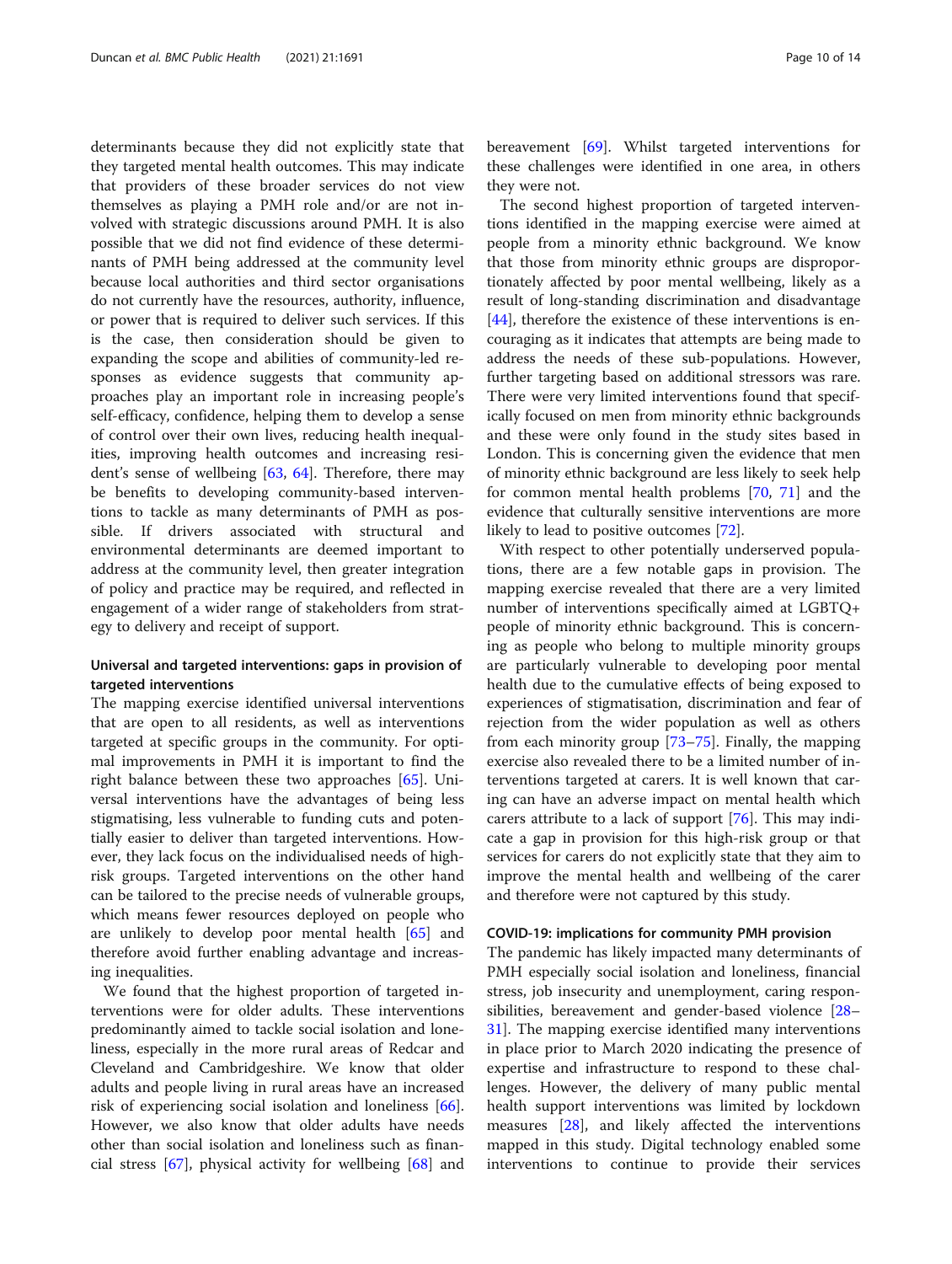virtually during the pandemic [\[28](#page-12-0)], however, due to digital exclusion and inequality, access to such provision is unequal among residents [[77,](#page-13-0) [78\]](#page-13-0). As this mapping exercise was undertaken prior to March 2020, we did not collect information regarding whether identified interventions have adapted or suspended their service provision.

The pandemic has not affected all communities equally, with high-risk sub-groups including: health and care workers; non-medical frontline workers (such as shop workers); members of Black, Asian and minority ethnic groups; people of lower or precarious incomes; people who have experienced COVID-19 or COVID-19 related bereavement; as well as older adults and people who have severe health conditions and had to "shield" for prolonged periods of time [[28,](#page-12-0) [29,](#page-12-0) [31](#page-12-0)].

Given that almost half of the interventions identified in this mapping exercise were universal interventions, strategies need to be developed and implemented at national and local level to ensure the provision of timely and effective support to reduce or mitigate the risks of poor mental health among these higher risk groups [[29](#page-12-0)– [31\]](#page-12-0). Therefore, a shift toward targeting may urgently be needed for some part of the foreseeable future.

# Limitations

The primary limitation of the study is that it is difficult to assess how comprehensive the mapping was for each study site. It cannot be guaranteed that our community contacts were able to provide the most accurate and upto-date information about interventions and services in their area and some local authority and third sector websites were out of date and incomplete; this is particularly pertinent given the fast-changing provision landscape resulting from the COVID-19 pandemic. Small community-based interventions (particularly those with a limited online presence – such as those organised by minority ethnic groups) may have been missed. Though we used multiple sources to identify and obtain information to minimize such limitations, detailed more community engaged exploration of community-funded organisations in particular is warranted in the future.

Only interventions and services that explicitly aimed to improve mental health or wellbeing were included, and we excluded wholly private-for-profit interventions. Work-based interventions and community focused initiatives by business are hence not captured. Many services positively impacting public mental health may not list mental health or wellbeing improvement as an explicit aim (e.g. a cycling group, a yoga course, a book club, choirs etc). This observation leads us to note that opportunities for collaborative and more effective working between mental health stakeholders and these services might currently be missed. We also excluded

Inevitably, there was some subjectivity regarding how to define a "unit" of intervention, for example in the case of one small community group providing many different services. Equally, many small-scale social activity interventions might reach fewer people in total than one financial stress intervention reaching hundreds of people. As such, frequency data should be interpreted with some caution, and we suggest that patterns of relative provision are more insightful.

though we did include parenting interventions.

Lastly, the study was unable to consistently collect information on funding, programme numbers, and how long interventions had been running. This was potentially due to complexities surrounding the project-based nature of interventions where different funding streams begin and end at different stages within the life of the project. The study was also unable to collect information on the percentage of interventions that had been evaluated. This is because there were complexities within some organisations that delivered interventions. Either only part of a larger intervention had been evaluated or evaluations had focused on whether individuals had benefited from their overall involvement with an organisation, but each individual may have undertaken different individual interventions or a different combination of individual interventions within that organisation. It also should be considered that the existence of an intervention does not guarantee it is well designed or delivered, or effective at mitigating PMH risks. Indeed, the paucity of evaluation data for identified interventions means that this mapping study cannot determine their impact on PMH, only patterns of provision and localised prevalence of particular types. In future, policy-makers could address this heterogeneity of information about interventions and therefore enhance the availability of evaluation data, by making embedding standardised monitoring and evaluation in funding conditions, enabling more consistent or standardised funding streams, and/or providing better support for evaluations in the form of funding and/or expertise.

# **Conclusions**

This mapping exercise revealed evidence of some responsiveness to national and local prioritising. Service provision was geared towards addressing social and individual determinants of PMH, with broader interventions focusing on structural and environmental determinants uncommon. This suggests more integration is needed to engage broader stakeholders in PMH strategy and delivery. Specifically, we recommend that PMH impact assessments should be embedded in these broader interventions to increase the body of evidence on the effectiveness of community interventions to improve adult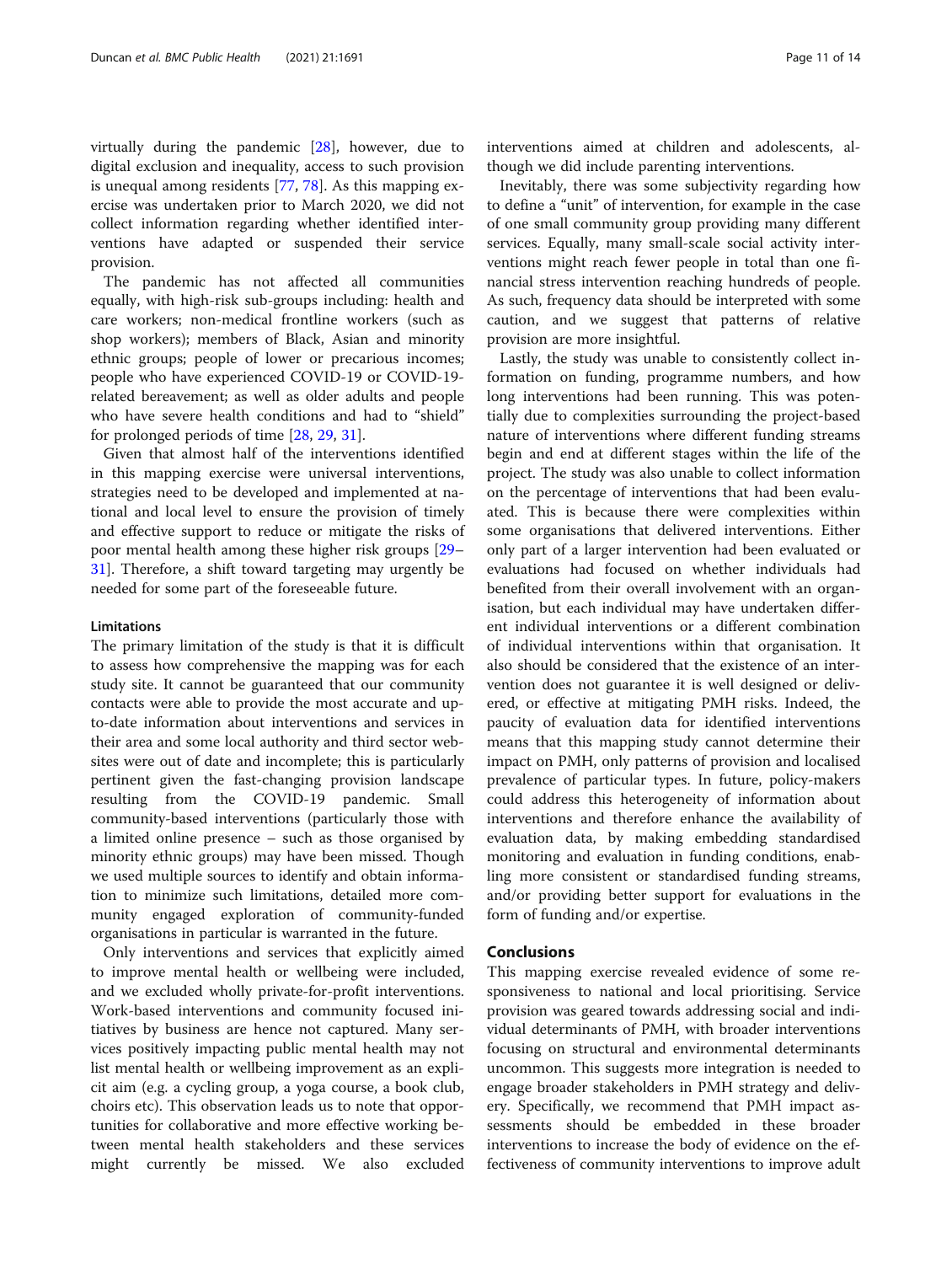<span id="page-11-0"></span>PMH. The mapping exercise identified many interventions that attempted to address mental health inequalities by targeting specific groups in the community such as older adults, people from minority ethnic backgrounds, women, men, carers and LGBTQ+ populations. However, some at-risk populations may have been missed or underserved, for example men from minority ethnic backgrounds and LGBTQ+ people from minority ethnic backgrounds.

In-depth evaluations of the effectiveness of community-based interventions are still required, especially focusing on the relevance of the context of service delivery and how stakeholders work together operationally. Policy makers and researchers, in future, could also focus on how providers of community-based projects can be better supported to evaluate the effectiveness of both their interventions and their approaches to delivering within dynamic community-based systems, and to share data more effectively across projects and sectors.

#### Abbreviations

PMH: Public Mental Health; ONS: Office of National Statistics; IoD: Indices of Deprivation; IMD: Index of Multiple Deprivation; LSOA: Lower-layer super output area; TIDieR: Template for Intervention Description and Replication; NHS: National Health Service; NIHR: National Institute of Health Research; SPHR: School for Public Health Research; LGBTQ+: Lesbian, gay, bisexual and transgender; UK: United Kingdom

# Supplementary Information

The online version contains supplementary material available at [https://doi.](https://doi.org/10.1186/s12889-021-11741-5) [org/10.1186/s12889-021-11741-5.](https://doi.org/10.1186/s12889-021-11741-5)

Additional file 1. Data extracted about each intervention, if available (list adapted from TiDieR Checklist). This additional file provides information about the type of data that we aimed to extract for each of the interventions identified in this mapping exercise.

# Acknowledgements

We would like to sincerely thank all of the local authority and third sector staff and volunteers who gave up their time to contribute to this study. We would also like to thank our peer researchers and the McPin Foundation for their invaluable help. This research was conducted on behalf of the School for Public Health Research Public Mental Health Programme. The NIHR School for Public Health Research is a partnership between the Universities of Sheffield; Bristol; Cambridge; Imperial; and University College London; The London School for Hygiene and Tropical Medicine (LSHTM); LiLaC – a collaboration between the Universities of Liverpool and Lancaster; and Fuse - The Centre for Translational Research in Public Health a collaboration between Newcastle, Durham, Northumbria, Sunderland and Teesside Universities.

### Authors' contributions

EO and DO are the Principal Investigators. JD is the Programme Manager. FD, MM, EO, SG, DO, KW, LL, CL, JK, JD, EK, OJ, GS, were involved with designing the methods. FD, MM, CB, JC, CL, OJ, GS and other local peer researchers were involved with data collection. JK, FD, MM, JC, EA, and CB were involved with data analysis. FD, CB and MM led on the writing and editing of the manuscript. All authors contributed to the writing and editing of the manuscript for publication and read and approved the final manuscript.

# Authors' information

DO is in part supported by the National Institute for Health Research (NIHR) Collaboration for Leadership in Applied Health Research and Care (CLAHRC) North Thames at Bart's Health NHS Trust and the University College London Hospitals National Institute for Health Research Biomedical Research Centre.

#### Funding

This project is funded by the National Institute for Health Research (NIHR) School for Public Health Research (SPHR) (Grant Reference Number PD-SPH-2015). The views expressed are those of the author(s) and not necessarily those of the NIHR or the Department of Health and Social Care. The funding sources had no role in the design or conduct of the study nor in the collection, management, analysis, and interpretation of the data; preparation, review, or approval of the manuscript; or decision to submit the manuscript for publication.

#### Availability of data and materials

All data generated or analysed during this study are included in this published article.

# **Declarations**

# Ethics approval and consent to participate

Ethical approval was obtained Durham University's Department of Sport and Exercise Sciences Research Ethics Committee. Application Reference: SPORT-2019-06-28 T15:10:42-lxkc61. Informed consent was obtained from all participants. All participants were over 16 years of age. All methods were carried out in accordance with relevant guidelines and regulations as set out by Durham University's Department of Sport and Exercise Sciences Research Ethics Committee.

# Consent for publication

Not applicable.

## Competing interests

The authors declare that they have no competing interests.

#### Author details

<sup>1</sup>Department of Sport and Exercise Sciences, Durham University, 42 Old Elvet Durham DH1 3HN, UK. <sup>2</sup> Department of Primary Care and Public Health Imperial College London, St Dunstan's Road, London W6 8RP, UK. <sup>3</sup>Division of Psychiatry, University College London, 149 Tottenham Court Road, London W1T 7BN, UK. <sup>4</sup>Cambridge Public Health Interdisciplinary Research Centre University of Cambridge, Robinson Way, Cambridge CB2 0SR, UK. 5 Department of Primary Care and Population Health, University College London, Rowland Hill Stress, London NW3 2PF, UK. <sup>6</sup>Population Health Sciences Institute, Newcastle University, Baddiley-Clark Building, Newcastle NE2 4AX, UK. <sup>7</sup>The McPin Foundation, 7-14 Great Dover Street, London SE1 4YR, UK. <sup>8</sup>Camden and Islington NHS Foundation Trust, London NW10PE, UK

# Received: 22 April 2021 Accepted: 29 August 2021 Published online: 16 September 2021

# References

- 1. McManus S, Meltzer H, Brugha, T, et al. Adult psychiatric morbidity in England, 2007: results of a household survey. Leeds, UK: Health and Social Care Information Centre. 2009:1–274.
- 2. Walker ER, McGee RE, Druss BG. Mortality in mental disorders and global disease burden implications: a systematic review and meta-analysis. JAMA Psychiatry. 2015;72(4):334–41. [https://doi.org/10.1001/jamapsychiatry.2014.2](https://doi.org/10.1001/jamapsychiatry.2014.2502) [502.](https://doi.org/10.1001/jamapsychiatry.2014.2502)
- 3. Department of Health. No health without mental health: a crossgovernment mental health outcomes strategy for people of all ages, 2011. No Health Without Mental Health: a cross-government outcomes strategy - GOV.UK ([www.gov.uk\)](http://www.gov.uk).
- 4. Remes O, Lafortune L, Brayne C, et al. State-of-the-art review examining the key determinants of population mental health across the life course, as well as policy and practice guidance on this topic. PROSPERO 2019 CRD42019138753. [http://www.crd.york.ac.uk/PROSPERO/display\\_record.](http://www.crd.york.ac.uk/PROSPERO/display_record.php?ID=CRD42019138753) [php?ID=CRD42019138753](http://www.crd.york.ac.uk/PROSPERO/display_record.php?ID=CRD42019138753)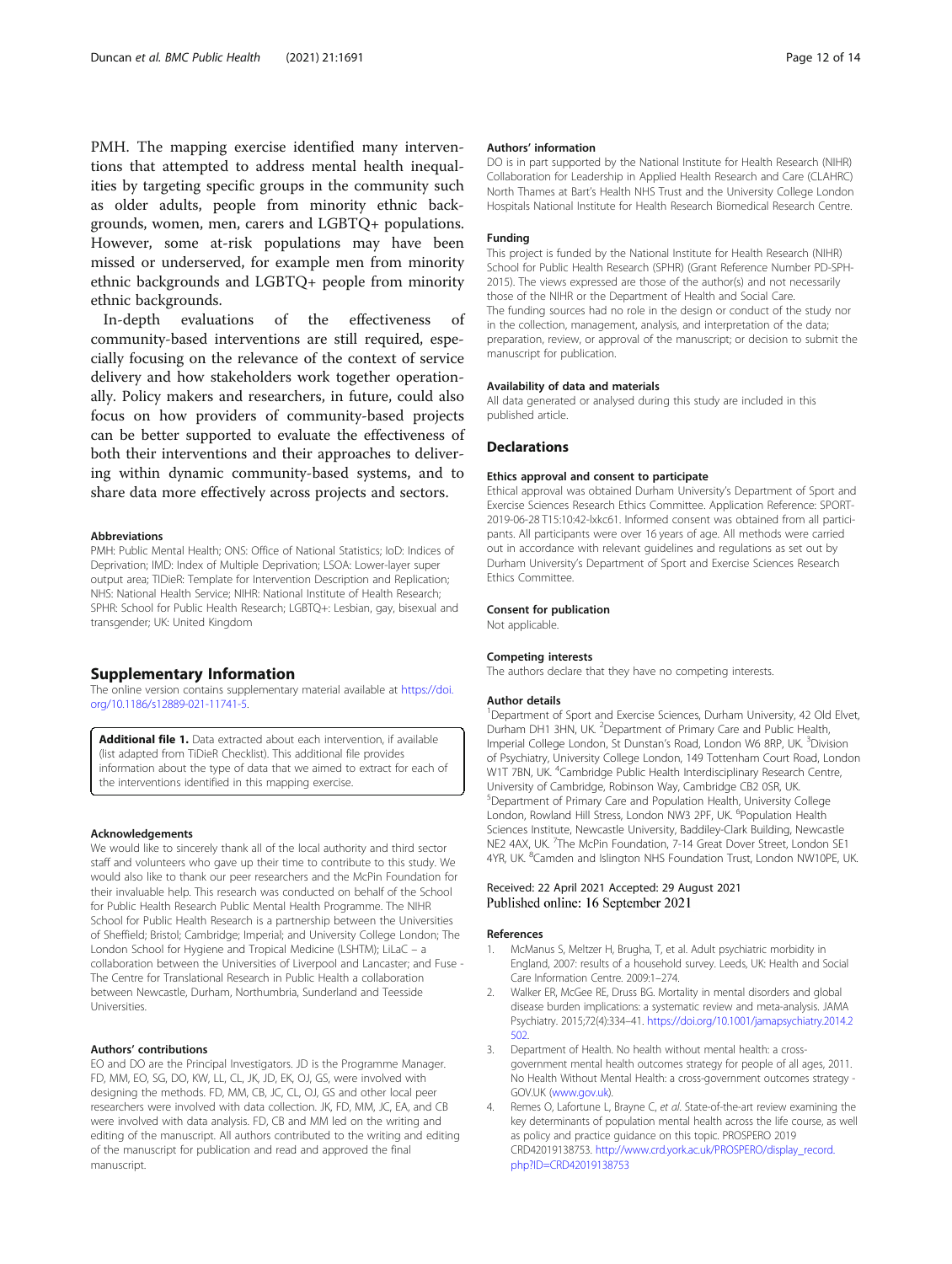- <span id="page-12-0"></span>5. World Health Organisation. Mental health action plan 2013–2020. Geneva: World Health Organisation; 2013. Mental health action plan 2013–2020 (who.int)
- 6. Walker IF, Stansfield J, Makurah L, Garnham H, Robson C, Lugton C, et al. Delivering national public mental health – experience from England. J Public Ment Health. 2019;18(2):112–23. [https://doi.org/10.1108/JPMH-06-201](https://doi.org/10.1108/JPMH-06-2018-0032) [8-0032.](https://doi.org/10.1108/JPMH-06-2018-0032)
- 7. ONS Sickness absence in the labour market. Office for National Statistics. 2017. [https://www.ons.gov.uk/employmentandlabourmarket/peopleinwork/](https://www.ons.gov.uk/employmentandlabourmarket/peopleinwork/labourproductivity/articles/sicknessabsenceinthelabourmarket/2016) [labourproductivity/articles/sicknessabsenceinthelabourmarket/2016](https://www.ons.gov.uk/employmentandlabourmarket/peopleinwork/labourproductivity/articles/sicknessabsenceinthelabourmarket/2016)
- McManus S, Bebbington P, Jenkins R, et al. Mental health and wellbeing in England: Adult Psychiatric Morbidity Survey 2014. Leeds: NHS Digital; 2016. Adult Psychiatric Morbidity Survey: Survey of Mental Health and Wellbeing, England, 2014 - NHS Digital
- Mental Health Taskforce. The Five Year Forward View for Mental Health, February 2016. The Five Year Forward View for Mental Health [\(england.nhs.](http://england.nhs.uk) [uk](http://england.nhs.uk)).
- 10. Cummins I. The impact of austerity on mental health service provision: a UK perspective. Int J Environ Res Public Health. 2018;15(6):1145. [https://doi.](https://doi.org/10.3390/ijerph15061145) [org/10.3390/ijerph15061145](https://doi.org/10.3390/ijerph15061145).
- 11. Mattheys K. The coalition, austerity and mental health. Disability and Society. 2015;30(3):475–8. <https://doi.org/10.1080/09687599.2014.1000513>.
- 12. Better Mental Health for All. A public health approach to mental health improvement. London: Faculty of Public Health and Mental Health Foundation; 2016. better-mental-health-for-all-final-low-res.pdf ([fph.org.uk](http://fph.org.uk))
- 13. Dawson DL, Golijani-Moghaddam N. COVID-19: psychological flexibility, coping, mental health, and wellbeing in the UK during the pandemic. J Contextual Behav Sci. 2020;17:126–34. [https://doi.org/10.1016/j.jcbs.2020.07.](https://doi.org/10.1016/j.jcbs.2020.07.010) [010.](https://doi.org/10.1016/j.jcbs.2020.07.010)
- 14. Witleveen D, Velthorst E. Economic hardship and mental health complaints during COVID-19. PNAS. 2020;117(44):27277–84. [https://doi.org/10.1073/pna](https://doi.org/10.1073/pnas.2009609117) [s.2009609117.](https://doi.org/10.1073/pnas.2009609117)
- 15. Office for National Statistics [ONS] Coronavirus and the social impacts on Great Britain data (2020). [https://www.ons.gov.uk/peoplepopulationa](https://www.ons.gov.uk/peoplepopulationandcommunity/healthandsocialcare/healthandwellbeing/datasets/coronavirusandthesocialimpactsongreatbritaindata) [ndcommunity/healthandsocialcare/healthandwellbeing/datasets/corona](https://www.ons.gov.uk/peoplepopulationandcommunity/healthandsocialcare/healthandwellbeing/datasets/coronavirusandthesocialimpactsongreatbritaindata) [virusandthesocialimpactsongreatbritaindata](https://www.ons.gov.uk/peoplepopulationandcommunity/healthandsocialcare/healthandwellbeing/datasets/coronavirusandthesocialimpactsongreatbritaindata)
- 16. Moreno-Peral P, Conejo-Cerón S, Motrico E, Rodríguez-Morejón A, Fernández A, García-Campayo J, et al. Risk factors for the onset of panic and generalised anxiety disorders in the general adult population: a systematic review of cohort studies. J Affect Disord. 2014;168:337–48. [https://doi.org/1](https://doi.org/10.1016/j.jad.2014.06.021) [0.1016/j.jad.2014.06.021.](https://doi.org/10.1016/j.jad.2014.06.021)
- 17. Richardson T, Elliott P, Roberts R. The relationship between personal unsecured debt and mental and physical health: a systematic review and meta-analysis. Clin Psychol Rev. 2013;33(8):1148–62. [https://doi.org/10.1016/j.](https://doi.org/10.1016/j.cpr.2013.08.009) [cpr.2013.08.009](https://doi.org/10.1016/j.cpr.2013.08.009).
- 18. Meltzer H, Bebbington P, Brugha T. The relationship between personal debt and specific common mental disorders. Eur J Pub Health. 2013;23(1):108–13. [https://doi.org/10.1093/eurpub/cks021.](https://doi.org/10.1093/eurpub/cks021)
- 19. Dijkstra-Kersten SMA, Biesheuvel-Leliefeld KEM, Wouden JC, et al. Associations of financial strain and income with depressive and anxiety disorders. J Epidemiol Community Health. 2015;69(7):660–5. [https://doi.org/1](https://doi.org/10.1136/jech-2014-205088) 0.1136/iech-2014-205088
- 20. Howden-Chapman PL, Chandola T, Stafford M, Marmot M. The effect of housing on the mental health of older people: the impact of lifetime housing history in Whitehall II. BMC Public Health. 2011;11(1):682 [https://](https://whatworkswellbeing.org/product/tackling-loneliness-full-review/) [whatworkswellbeing.org/product/tackling-loneliness-full-review/](https://whatworkswellbeing.org/product/tackling-loneliness-full-review/). [https://doi.](https://doi.org/10.1186/1471-2458-11-682) [org/10.1186/1471-2458-11-682.](https://doi.org/10.1186/1471-2458-11-682)
- 21. Jonas S, Khalifeh H, Bebbington PE, McManus S, Brugha T, Meltzer H, et al. Gender differences in intimate partner violence and psychiatric disorders in England: results from the 2007 adult psychiatric morbidity survey. Epidemiol Psychiatric Sci. 2014;23(2):189–99. <https://doi.org/10.1017/S2045796013000292>.
- 22. Kandola A, Lewis G, Osborn DPJ, Stubbs B, Hayes JF. Depressive symptoms and objectively measured physical activity and sedentary behaviour throughout adolescence: a prospective cohort study. Lancet Psychiatry. 2020;7(3):262–71. [https://doi.org/10.1016/S2215-0366\(20\)30034-1](https://doi.org/10.1016/S2215-0366(20)30034-1).
- 23. Teychenne M, Costigan SA, Parker K. The association between sedentary behaviour and risk of anxiety: a systematic review. BMC Public Health. 2015; 15(1):513. <https://doi.org/10.1186/s12889-015-1843-x>.
- 24. Zhai L, Zhang Y, Zhang D. Sedentary behaviour and the risk of depression: a meta-analysis. Br J Sports Med. 2015;49(11):705–9. [https://doi.org/10.1136/](https://doi.org/10.1136/bjsports-2014-093613) [bjsports-2014-093613](https://doi.org/10.1136/bjsports-2014-093613).
- 25. Jones AD. Food insecurity and mental health status: a global analysis of 149 countries. Am J Prev Med. 2017;53(2):264–73. [https://doi.org/10.1016/j.a](https://doi.org/10.1016/j.amepre.2017.04.008) [mepre.2017.04.008.](https://doi.org/10.1016/j.amepre.2017.04.008)
- 26. Power M, Uphoff E, Kelly B, Pickett KE. Food insecurity and mental health: an analysis of routine primary care data of pregnant women in the born in Bradford cohort. J Epidemiol Community Health. 2017;71(4):324–8. [https://](https://doi.org/10.1136/jech-2016-207799) [doi.org/10.1136/jech-2016-207799](https://doi.org/10.1136/jech-2016-207799).
- 27. Hodgson KJ, Shelton KH, van den Bree MBM. Mental health problems in young people with experiences of homelessness and the relationship with health service use: a follow-up study. Evid Based Mental Health. 2014;17(3): 76–80. <https://doi.org/10.1136/eb-2014-101810>.
- 28. Campion J, Javed A, Sartorius N, Marmot M. Addressing the public mental health challenge of COVID-19. Lancet Psychiatry. 2020;7(8):657–9. [https://doi.](https://doi.org/10.1016/S2215-0366(20)30240-6) [org/10.1016/S2215-0366\(20\)30240-6.](https://doi.org/10.1016/S2215-0366(20)30240-6)
- 29. Durcan, G, O'Shea N, and Allwood L. Covid-19 and the nation's mental health. Forecasting needs and risks in the UK: May 2020. 2020. CentreforMentalHealth\_COVID\_MH\_Forecasting\_May20.pdf.
- 30. Kola L, Kohrt BA, Hanlon C, Naslund JA et al. Global mental health and COVID-19. The Lancet Psychiatry, 2020.
- 31. The Lancet Public Health. COVID-19: from a PHEIC to a public mental health crisis? Lancet Public Health. 2020;5(8):E414. [https://doi.org/10.1016/S2468-2](https://doi.org/10.1016/S2468-2667(20)30165-1) [667\(20\)30165-1](https://doi.org/10.1016/S2468-2667(20)30165-1).
- 32. Patel V, Goodman A. Researching protective and promotive factors in mental health. Int J Epidemiol. 2007;36(4):703–7. [https://doi.org/10.1093/ije/](https://doi.org/10.1093/ije/dym147) [dym147.](https://doi.org/10.1093/ije/dym147)
- 33. Sax Institute. Evidence Check. Mental Wellbeing. Risk and protective factors. 2020 VicHealth-Attachment-1---Evidence-review-of-risk--protective-factors. pdf.
- 34. Castillo E, Ijadi-Maghsoodi R, Wells KB. Community interventions to promote mental health and social equity. Curr Psychiatry Rep. 2019;21(35).
- 35. Van Herwerden LA, Palermo C, Reidlinger DP. Capacity assessment in public health community interventions: a systematic review. Health Promot Int. 2019;34(6):e84–93. [https://doi.org/10.1093/heapro/day071.](https://doi.org/10.1093/heapro/day071)
- 36. Dronavalli M, Thompson SC. A systematic review of measurement tools of health and well-being for evaluating community-based interventions. J Epidemiol Community Health. 2015;69(8):805–15. [https://doi.org/10.1136/](https://doi.org/10.1136/jech-2015-205491) [jech-2015-205491.](https://doi.org/10.1136/jech-2015-205491)
- 37. Soltan F, Uphoff E, Newson R, Purgato M, Taddese H, Barbui C, et al. Community-based interventions for improving mental health in refugee children and adolescents in high-income countries. Cochrane Database Syst Rev Protocol-Intervention. 2020. <https://doi.org/10.1002/14651858.CD013657>.
- 38. Matheson A, Dew K, Cumming J. Complexity, evaluation and the effectiveness of community-based interventions to reduce health inequalities. Health Promotion J Australia. 2009;20(3):221–6. [https://doi.org/1](https://doi.org/10.1071/HE09221) [0.1071/HE09221](https://doi.org/10.1071/HE09221).
- 39. Public Health England. A guide to community-centred approaches for health and wellbeing. Full report. London: Public Health England; 2015. Health and wellbeing: a guide to community-centred approaches - GOV.UK ([www.gov.uk\)](http://www.gov.uk)
- 40. McGrath M, Duncan F, Dotsikas K, Baskin C, Crosby L. The effectiveness of community interventions for protecting and promoting the mental health of working age adults experiencing financial uncertainty: a review. J Epidemiol Community Health. 2021;75(7):665–73. [https://doi.org/10.1136/](https://doi.org/10.1136/jech-2020-215574) [jech-2020-215574.](https://doi.org/10.1136/jech-2020-215574)
- 41. Lee C, et al. A systematic scoping review of community-based interventions for the prevention of mental ill-health and the promotion of mental health in older adults in the UK. Health Social Care Community. 2021. [https://doi.](https://doi.org/10.1111/hsc.13413) [org/10.1111/hsc.13413.](https://doi.org/10.1111/hsc.13413) Epub ahead of print.
- 42. Richardson KM, Rothstein HR. Effects of occupational stress management intervention programs: a meta-analysis. J Occup Health Psychol. 2008;13(1): 69–93.
- 43. Woodhead C, Khondoker M, Lomas R, Raine R. Impact of co-located welfare advice in healthcare settings: prospective quasi-experimental controlled study. Br J Psychiatry. 2017;211(6):388–95. [https://doi.org/10.1192/bjp.bp.117.202713.](https://doi.org/10.1192/bjp.bp.117.202713)
- 44. Zijlstra G, Baskin C, McGrath M, Lee C, Duncan F, Oliver EJ, et al. Community-centred interventions for improving public mental health among adults from minority ethnic populations in the United Kingdom: a scoping review. BMJ Open. [https://doi.org/10.17863/CAM.65569.](https://doi.org/10.17863/CAM.65569)
- 45. Luger L, Carrier J, Power R. Mapping as a method for analysing policy response in the management of health services. Health Serv Manag Res. 2001;14(4):220–8. <https://doi.org/10.1258/0951484011912726>.